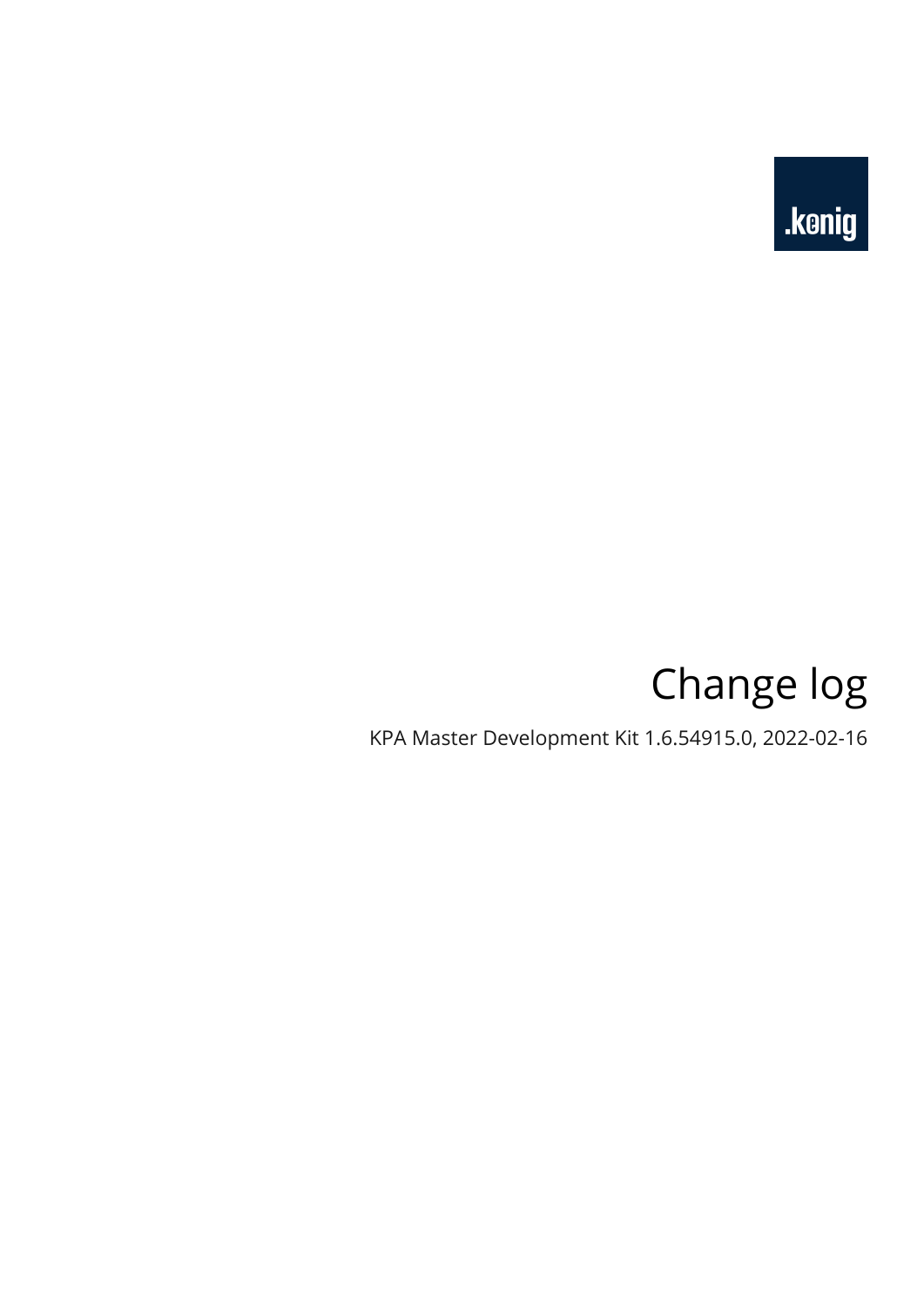# **Contents**

| 6.1. Features.    |  |
|-------------------|--|
|                   |  |
|                   |  |
|                   |  |
|                   |  |
|                   |  |
|                   |  |
|                   |  |
|                   |  |
|                   |  |
|                   |  |
|                   |  |
| 10.2. Fixed bugs. |  |
|                   |  |
| 11.1. Fixed bugs. |  |
|                   |  |
|                   |  |
|                   |  |
|                   |  |
|                   |  |
|                   |  |
|                   |  |
|                   |  |
|                   |  |
|                   |  |
|                   |  |
|                   |  |
|                   |  |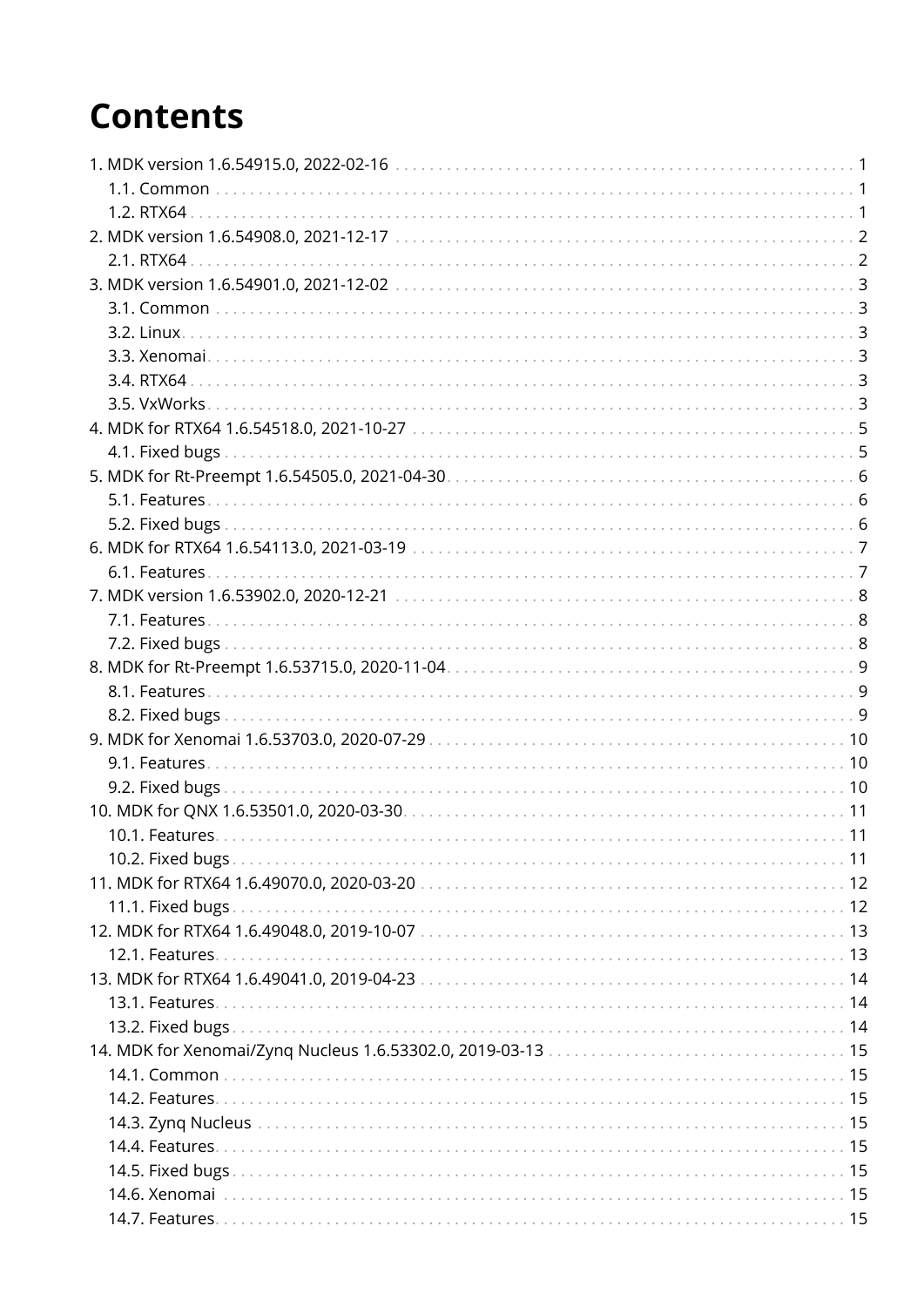| 16.1. Fixed bugs. |  |
|-------------------|--|
|                   |  |
| 17.1. Features.   |  |
|                   |  |
|                   |  |
|                   |  |
|                   |  |
|                   |  |
|                   |  |
|                   |  |
|                   |  |
|                   |  |
|                   |  |
|                   |  |
|                   |  |
|                   |  |
|                   |  |
|                   |  |
|                   |  |
| 24.1. Features.   |  |
|                   |  |
|                   |  |
|                   |  |
|                   |  |
|                   |  |
|                   |  |
|                   |  |
|                   |  |
|                   |  |
|                   |  |
|                   |  |
|                   |  |
|                   |  |
|                   |  |
|                   |  |
|                   |  |
|                   |  |
|                   |  |
|                   |  |
|                   |  |
|                   |  |
|                   |  |
|                   |  |
|                   |  |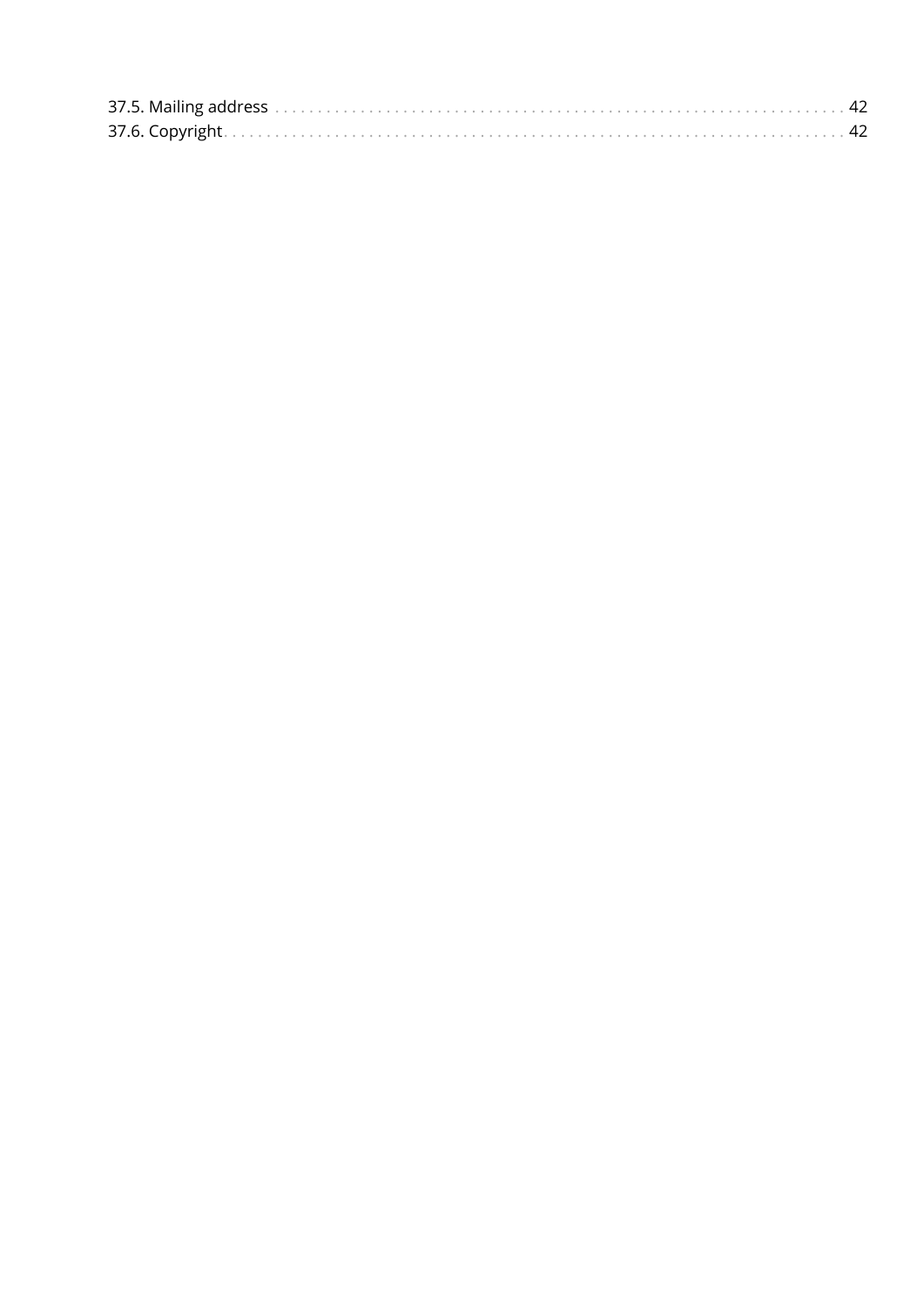# <span id="page-4-0"></span>**1. MDK version 1.6.54915.0, 2022-02-16**

## <span id="page-4-1"></span>**1.1. Common**

### **1.1.1. Fixed bugs**

• Extra delays during communication with Master RPC Server.

## <span id="page-4-2"></span>**1.2. RTX64**

### **1.2.1. Features**

### **1.2.1.1. RTX64 4.1 support**

From now on Master supports RTX64 4.1.0

#### **1.2.1.2. Documentation merge**

From now on we do not deliver Readme and Quick start guide separately. They were merged into MRT.RTX64.Manual. To get the corresponding information, refer to the sections MDK package, Installation and Quick start guide.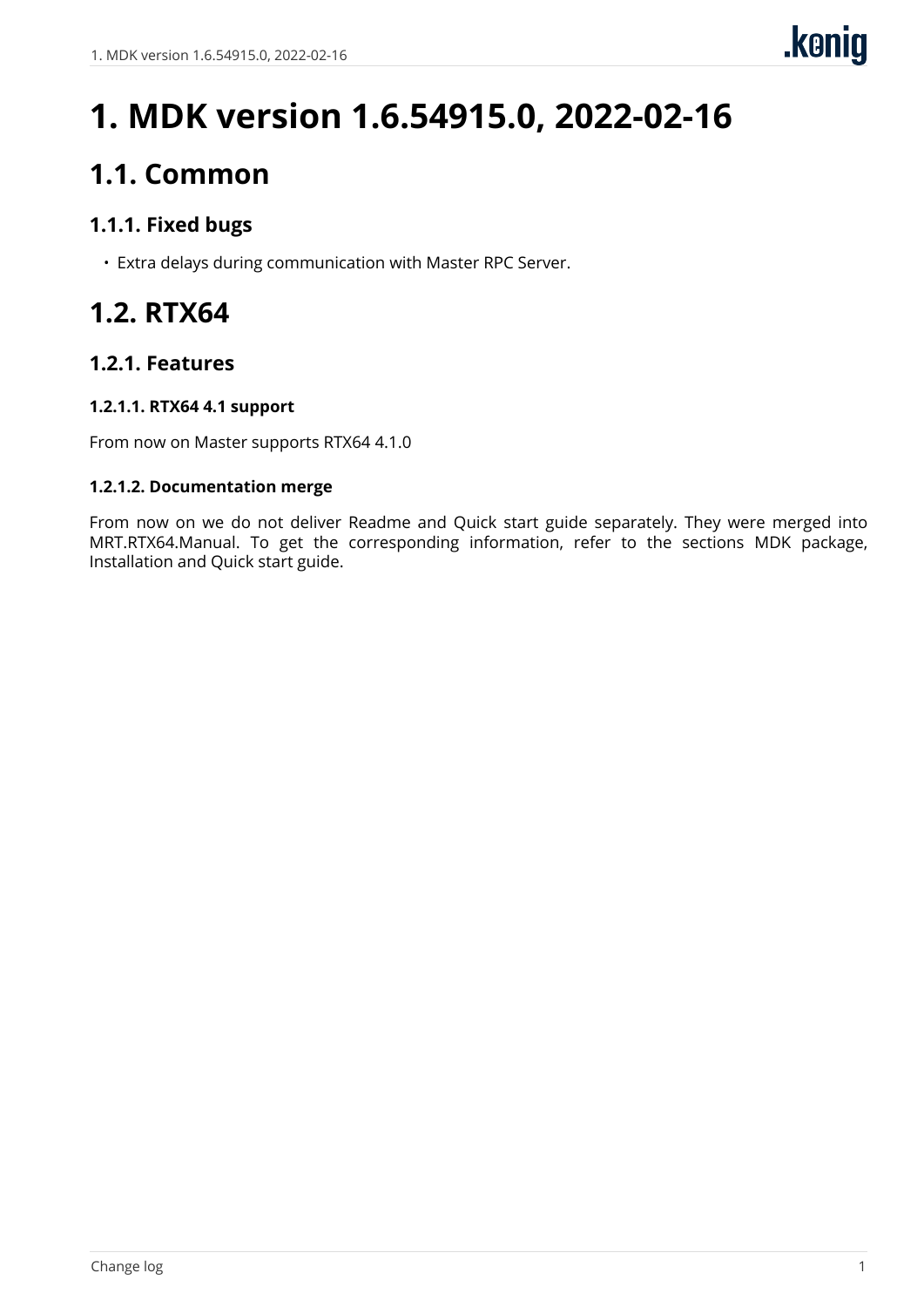# <span id="page-5-0"></span>**2. MDK version 1.6.54908.0, 2021-12-17**

### <span id="page-5-1"></span>**2.1. RTX64**

### **2.1.1. Features**

#### **2.1.1.1. Documentation merge**

From now on we do not deliver Readme and Quick start guide separately. They were merged into MRT.RTX64.Manual. To get the corresponding information, refer to the sections MDK package, Installation and Quick start guide.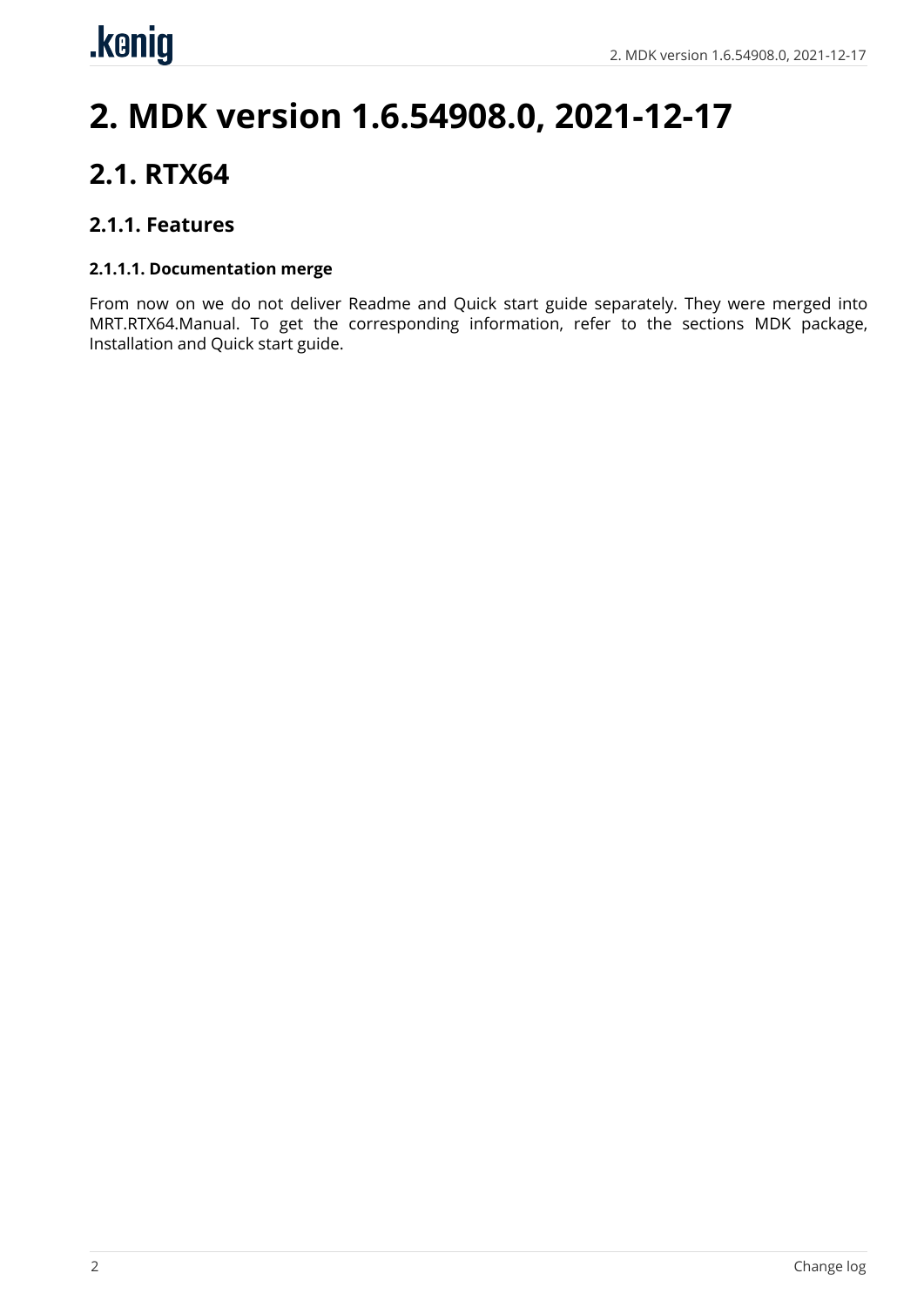# <span id="page-6-0"></span>**3. MDK version 1.6.54901.0, 2021-12-02**

### <span id="page-6-1"></span>**3.1. Common**

### **3.1.1. Fixed bugs**

• ENI load fails when it contains the same object entry mapped for inputs and outputs.

## <span id="page-6-2"></span>**3.2. Linux**

### **3.2.1. Features**

#### **3.2.1.1. Ubuntu 16.04 support**

From now on MDK binaries are available for Ubuntu 16.04.

### <span id="page-6-3"></span>**3.3. Xenomai**

### **3.3.1. Fixed bugs**

• Damaged mailbox frame causes lock of mailbox operation.

## <span id="page-6-4"></span>**3.4. RTX64**

### **3.4.1. Fixed bugs**

• Extra delays during communication with Master RPC Server.

## <span id="page-6-5"></span>**3.5. VxWorks**

### **3.5.1. Features**

#### **3.5.1.1. VxWorks SDK v 6.9.4.12 support**

From now on VxWorks SDK version 6.9.4.12 is supported.

#### **3.5.1.2. 4 hours Demo time**

We increased time of Master operating in Demo mode and for Trial versions. From now on an operating time limitation is four hours.

#### **3.5.1.3. Control of system resource allocation**

A new error code ECAT E SYS has been added to Master error codes. It indicates system resources allocation fail. Master OSAL has been updated accordingly.

#### **3.5.1.4. Function type**

Function type has been added into description of Master functions.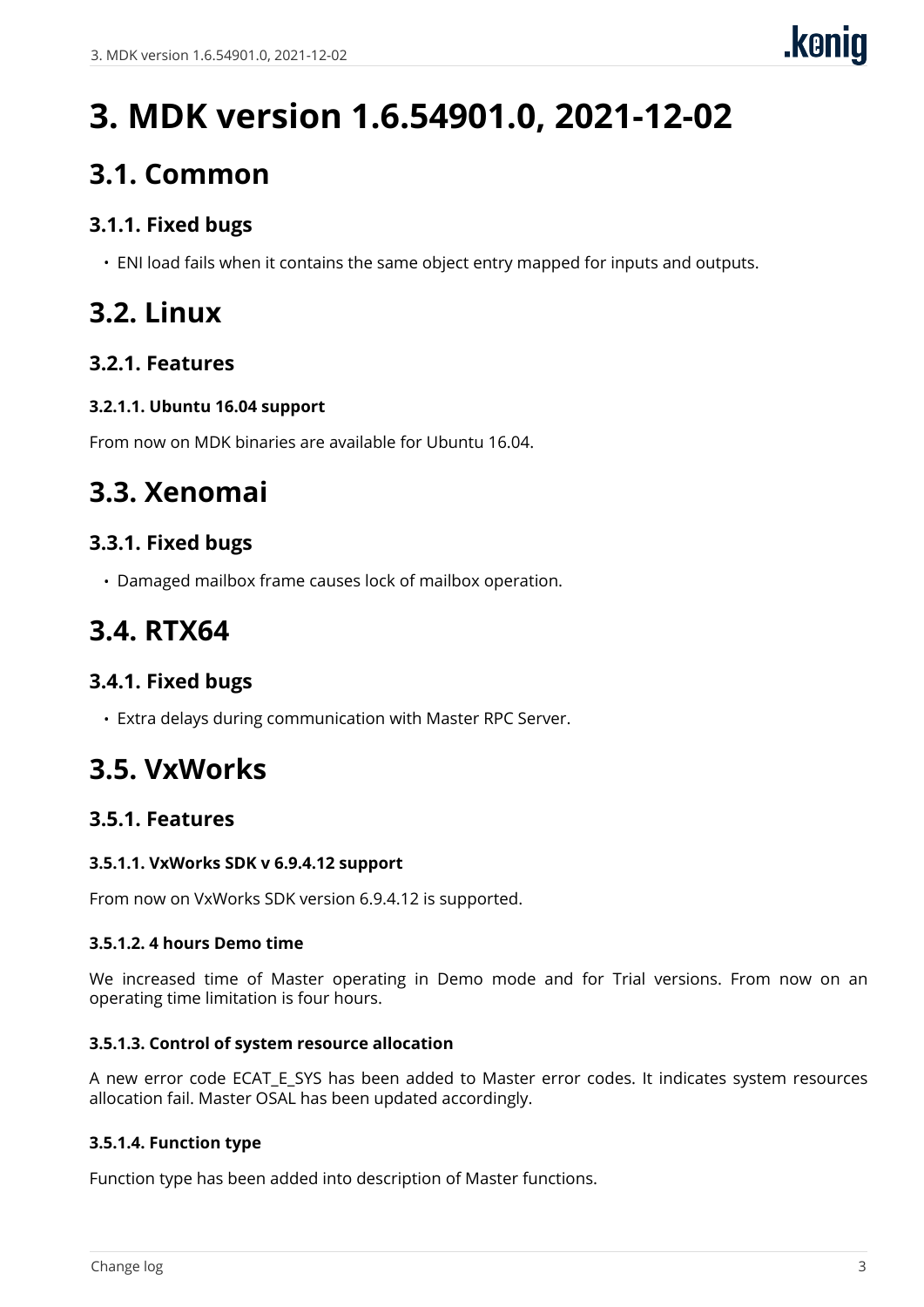

### **3.5.2. Fixed bugs**

• Fixed OS selection on the stage of socket configuring.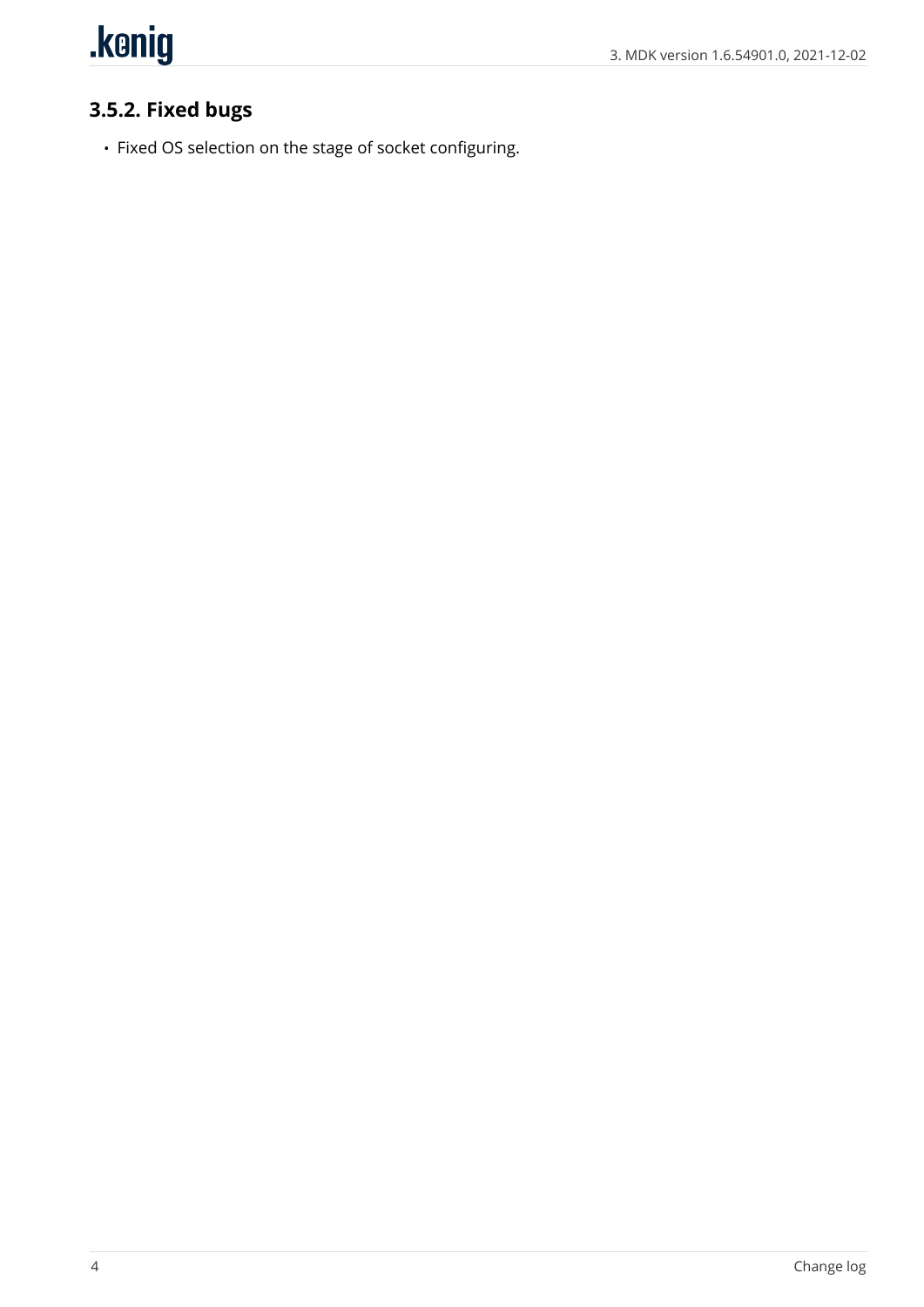# <span id="page-8-0"></span>**4. MDK for RTX64 1.6.54518.0, 2021-10-27**

## <span id="page-8-1"></span>**4.1. Fixed bugs**

• Extra delays during communication with Master RPC Server.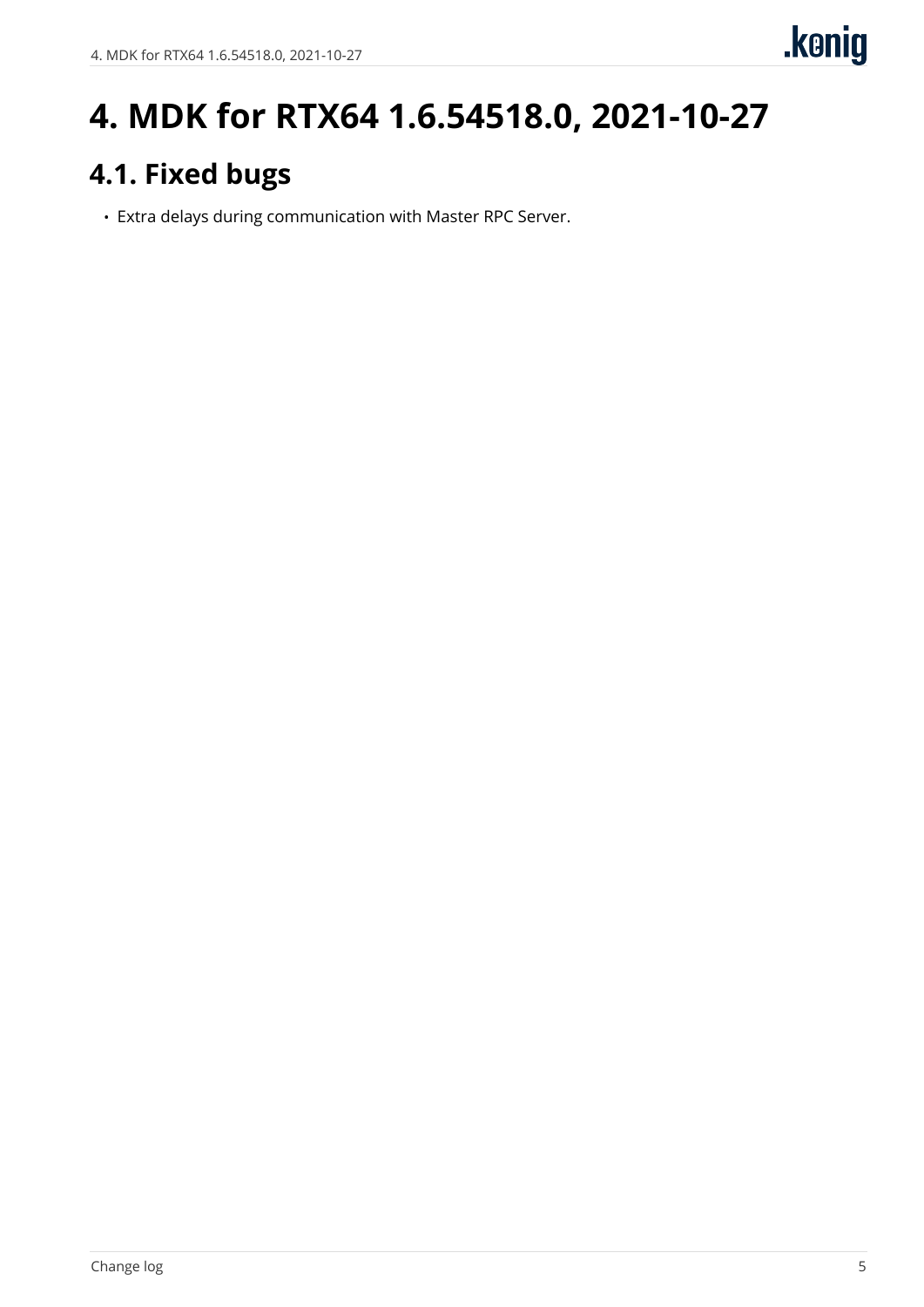# <span id="page-9-0"></span>**5. MDK for Rt-Preempt 1.6.54505.0, 2021-04-30**

### <span id="page-9-1"></span>**5.1. Features**

### **5.1.1. Support of EL6695 as a DC external synchronization device**

From now on it is possible to use EL6695 as an external synchronization device for Distributed Clock synchronization.

### **5.1.2. Performance improvement**

Reduced time of Master cycle processing.

### **5.1.3. Added DriveRotaionCiA402 sample**

<span id="page-9-2"></span>A new sample 22\_DriveRotationCiA402 has been added into MIP. This sample demonstrates how to control a motor by using the CiA402 standard.

- Segmentation fault occurs while using Multimaster.
- Memory limit on attempt to download a firmware to the slave.
- Fail at executing EcatLoadConfigFromString repeatedly.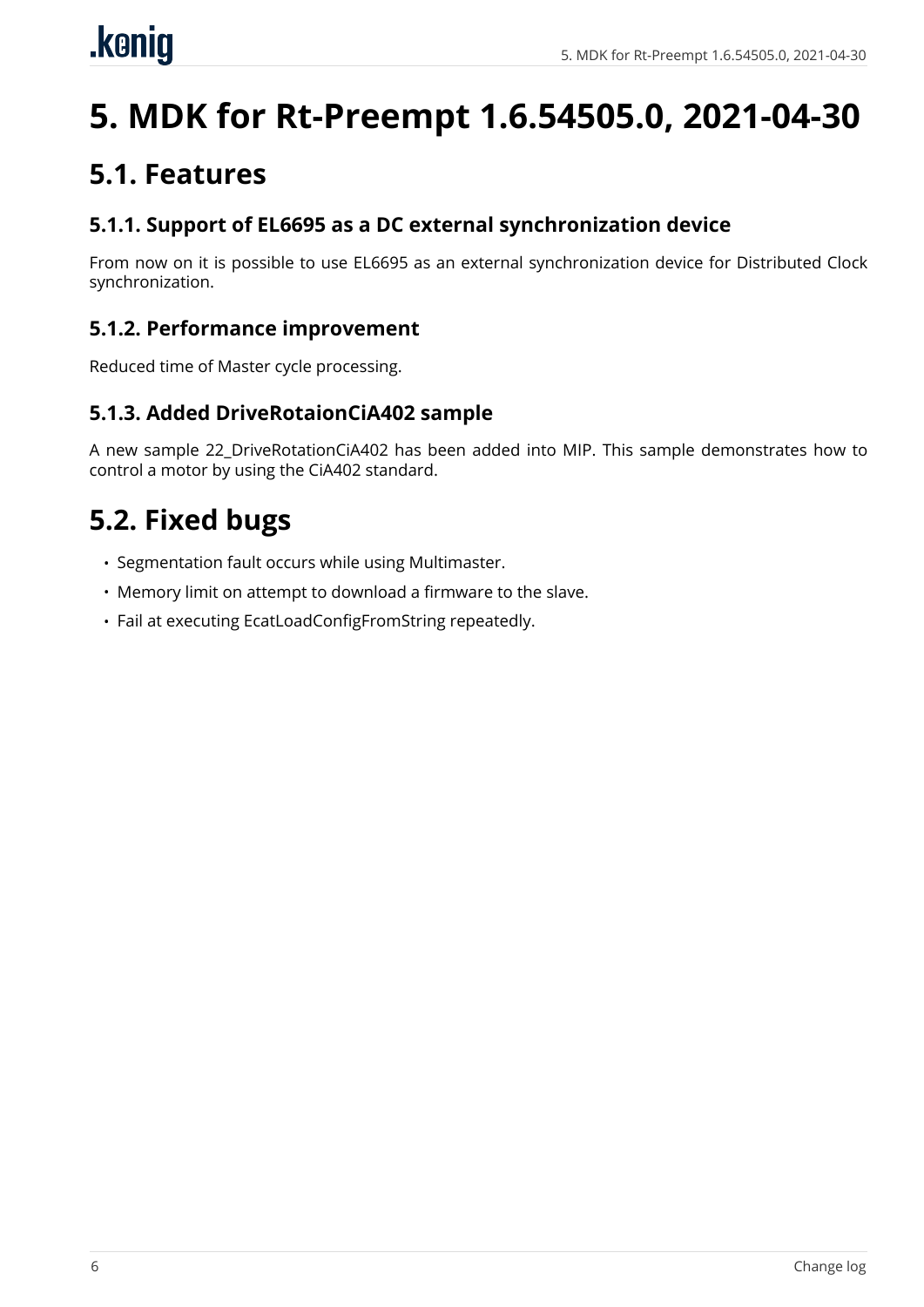# <span id="page-10-0"></span>**6. MDK for RTX64 1.6.54113.0, 2021-03-19**

### <span id="page-10-1"></span>**6.1. Features**

### **6.1.1. RTX64 4.0 support**

From now on Master supports RTX64 4.0.

### **6.1.2. Virtual COM improvements**

From now it is possible to define names of input/output COM channels of the slave which is used for setting Virtual COM communication. To set channel names, the following INI parameters are added: vcom.channels.input and vcom.channels.output for input and output channels respectively.

To get details on the parameters, refer to MRT Manual.pdf (Master configuration file).

Added Virtual COM diagnostic messages. To get their description and remedies, refer to the Troubleshooting section in MRT Manual.pdf.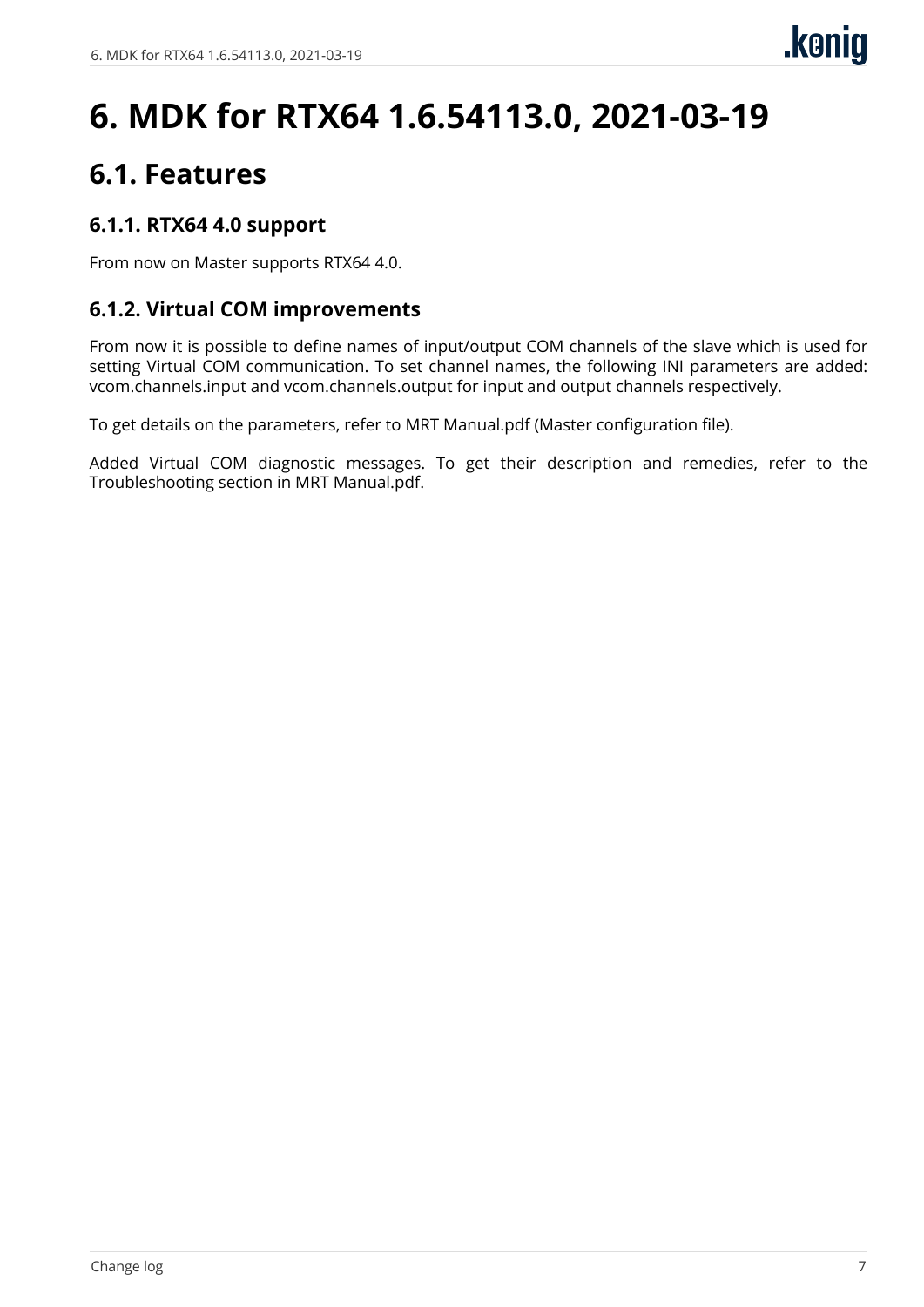# <span id="page-11-0"></span>.konig

# **7. MDK version 1.6.53902.0, 2020-12-21**

## <span id="page-11-1"></span>**7.1. Features**

### **7.1.1. 4 hours Demo time**

<span id="page-11-2"></span>We increased time of Master operating in Demo mode and for Trial versions. From now on an operating time limitation is four hours.

- The system BOOL type is used instead of ECAT\_BOOL.
- Minor bugs fix.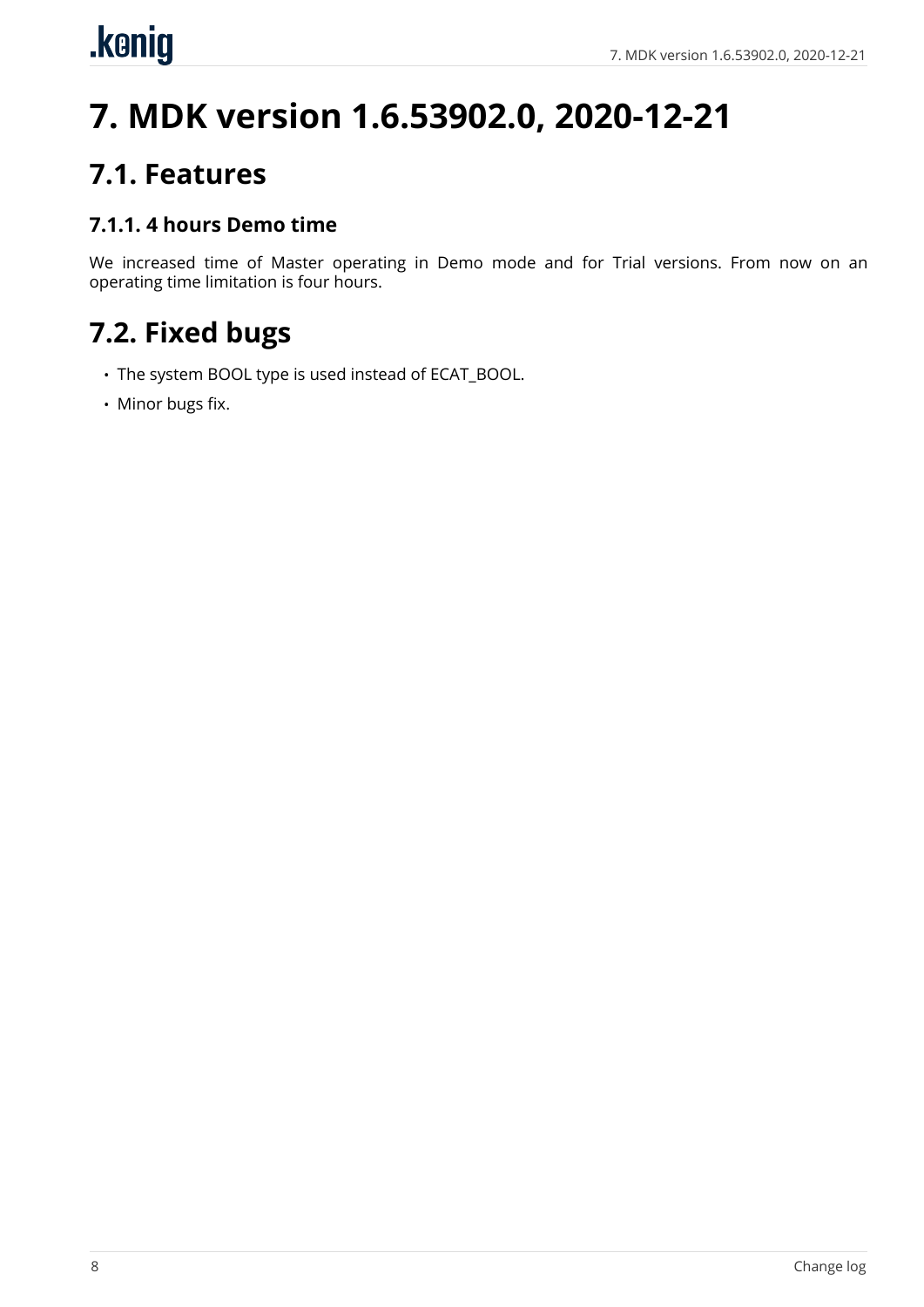# <span id="page-12-0"></span>**8. MDK for Rt-Preempt 1.6.53715.0, 2020-11-04**

### <span id="page-12-1"></span>**8.1. Features**

### **8.1.1. 4 hours Demo time**

<span id="page-12-2"></span>We increased time of Master operating in Demo mode and for Trial versions. From now on an operating time limitation is four hours.

- S2S communication failure.
- The system BOOL type is used instead of ECAT\_BOOL.
- Minor bugs fix.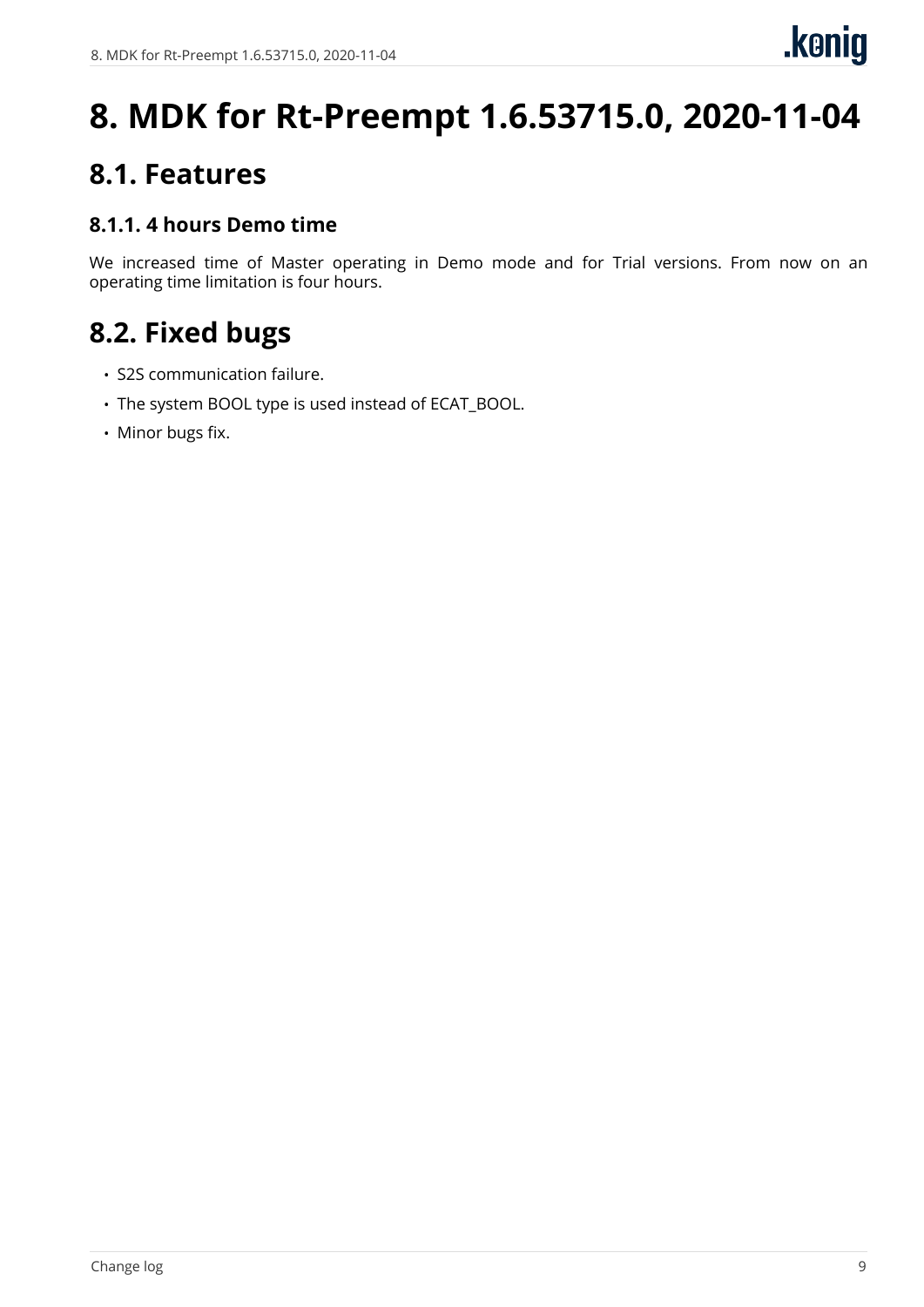# <span id="page-13-0"></span>.konig

# **9. MDK for Xenomai 1.6.53703.0, 2020-07-29**

## <span id="page-13-1"></span>**9.1. Features**

### **9.1.1. Xenomai 3.1 support**

<span id="page-13-2"></span>Master supports Xenomai 3.1.

- Impossible to start Master after RPC Server exit (Ctrl+C or "exit").
- Minor bugs fix.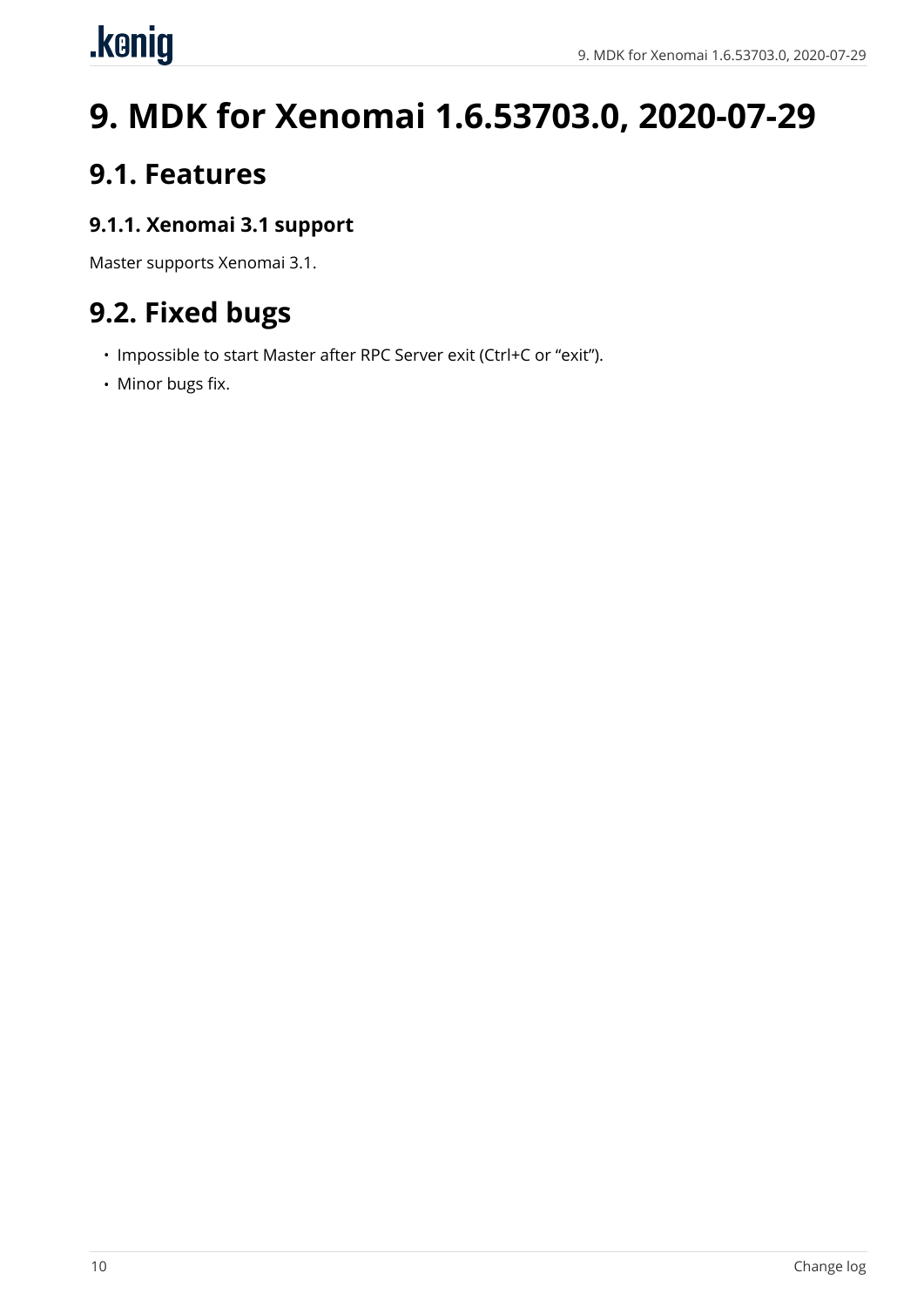# <span id="page-14-0"></span>**10. MDK for QNX 1.6.53501.0, 2020-03-30**

### <span id="page-14-1"></span>**10.1. Features**

### **10.1.1. 4 hours Demo time**

<span id="page-14-2"></span>We increased time of Master operating in Demo mode and for Trial versions. From now on an operating time limitation is four hours.

- Master of Basic class does not support Mailbox FoE.
- Cannot write slave's alias to EEPROM.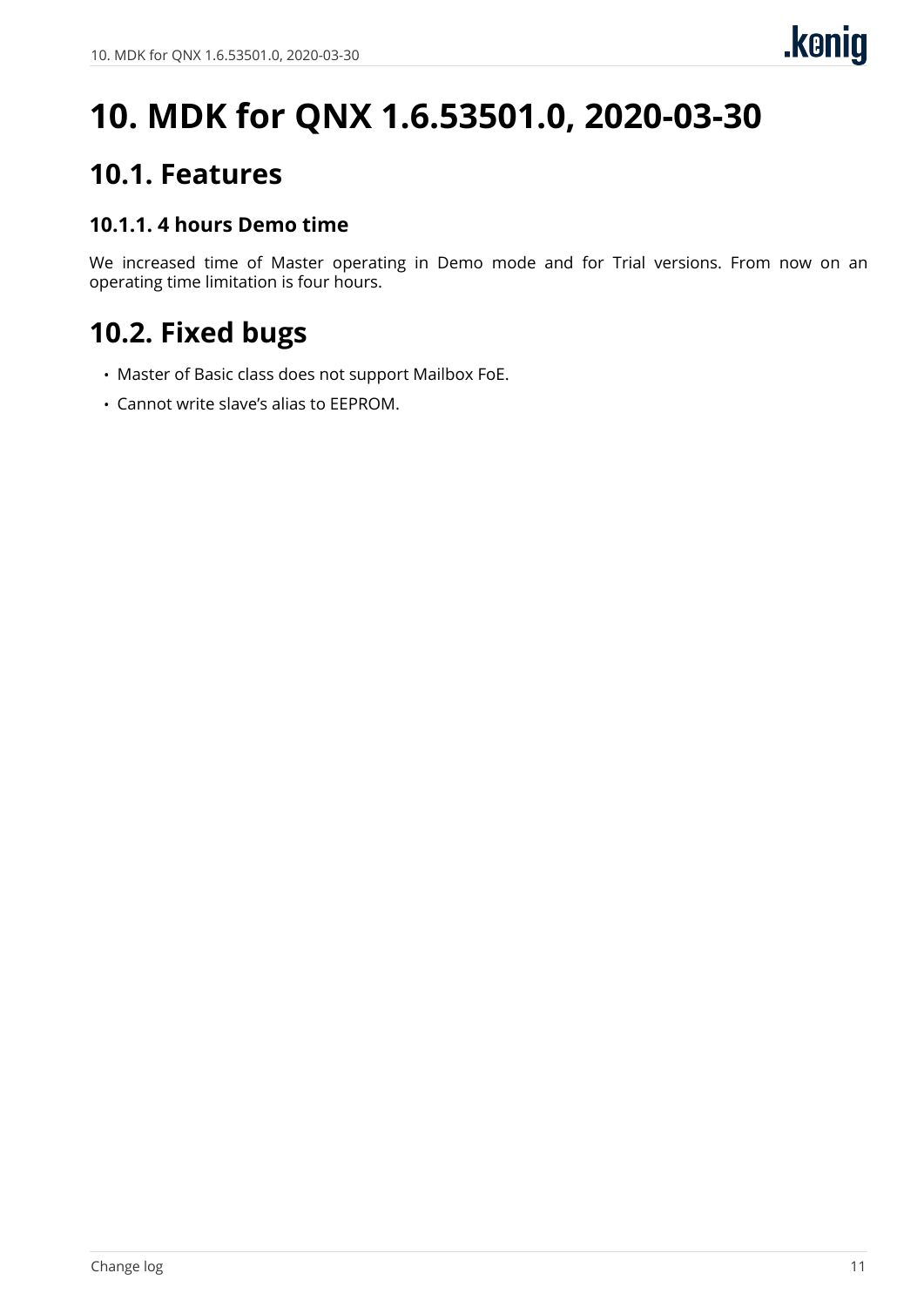# <span id="page-15-0"></span>.kenig

# <span id="page-15-1"></span>**11. MDK for RTX64 1.6.49070.0, 2020-03-20**

- RtxTcpipStack exception when attaching to a bus with unplugged hot connected slave.
- Minor bugs fix.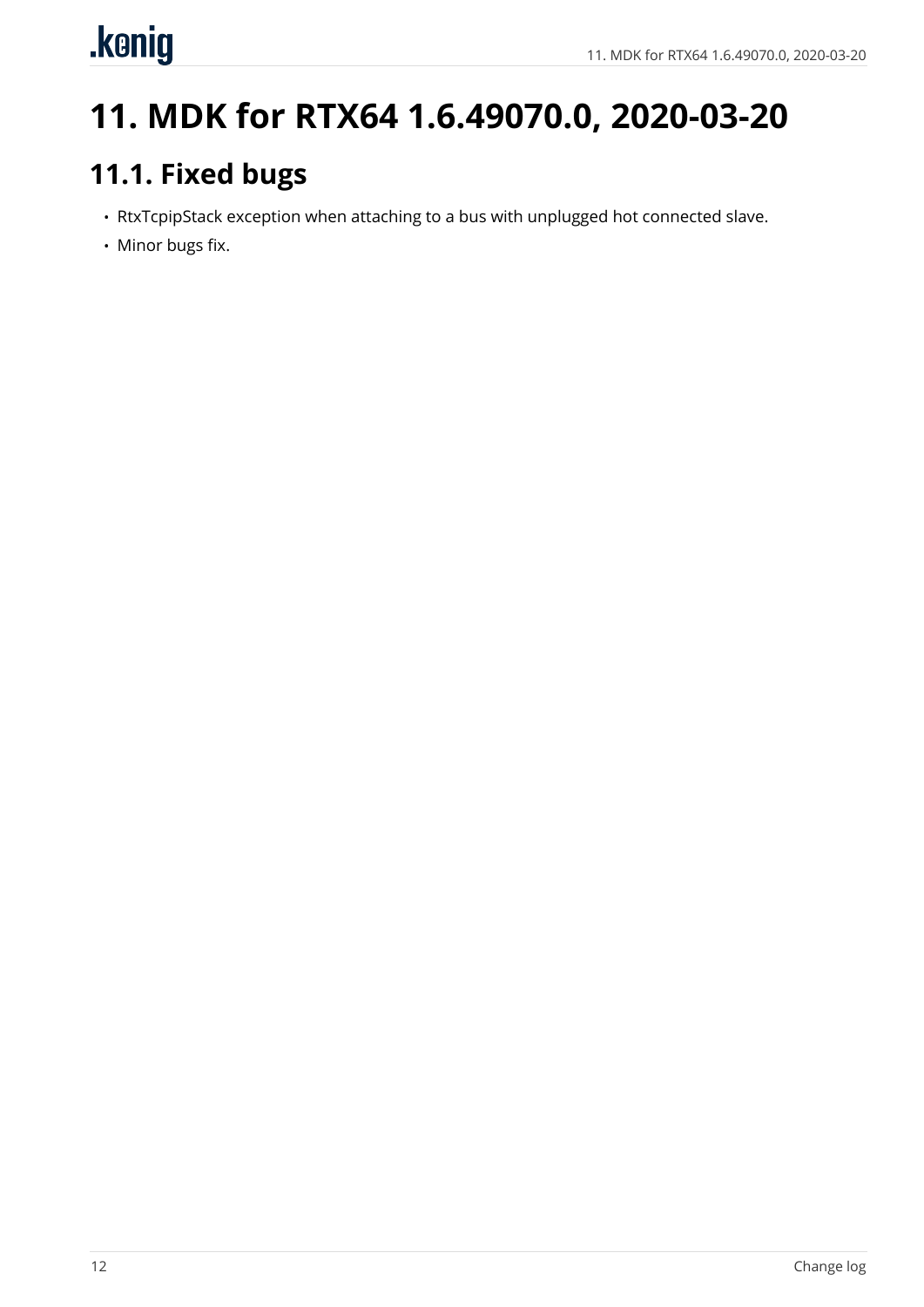# <span id="page-16-0"></span>**12. MDK for RTX64 1.6.49048.0, 2019-10-07**

## <span id="page-16-1"></span>**12.1. Features**

### **12.1.1. Master Status Monitor**

The Master Status Monitor utility has been added to MRT for RTX64. Using this utility provides a convenient and simple way of monitoring Master status and, additionally, allows to start/stop Master.

### **12.1.2. RTX64 3.7 support**

From now on Master supports RTX64 3.7.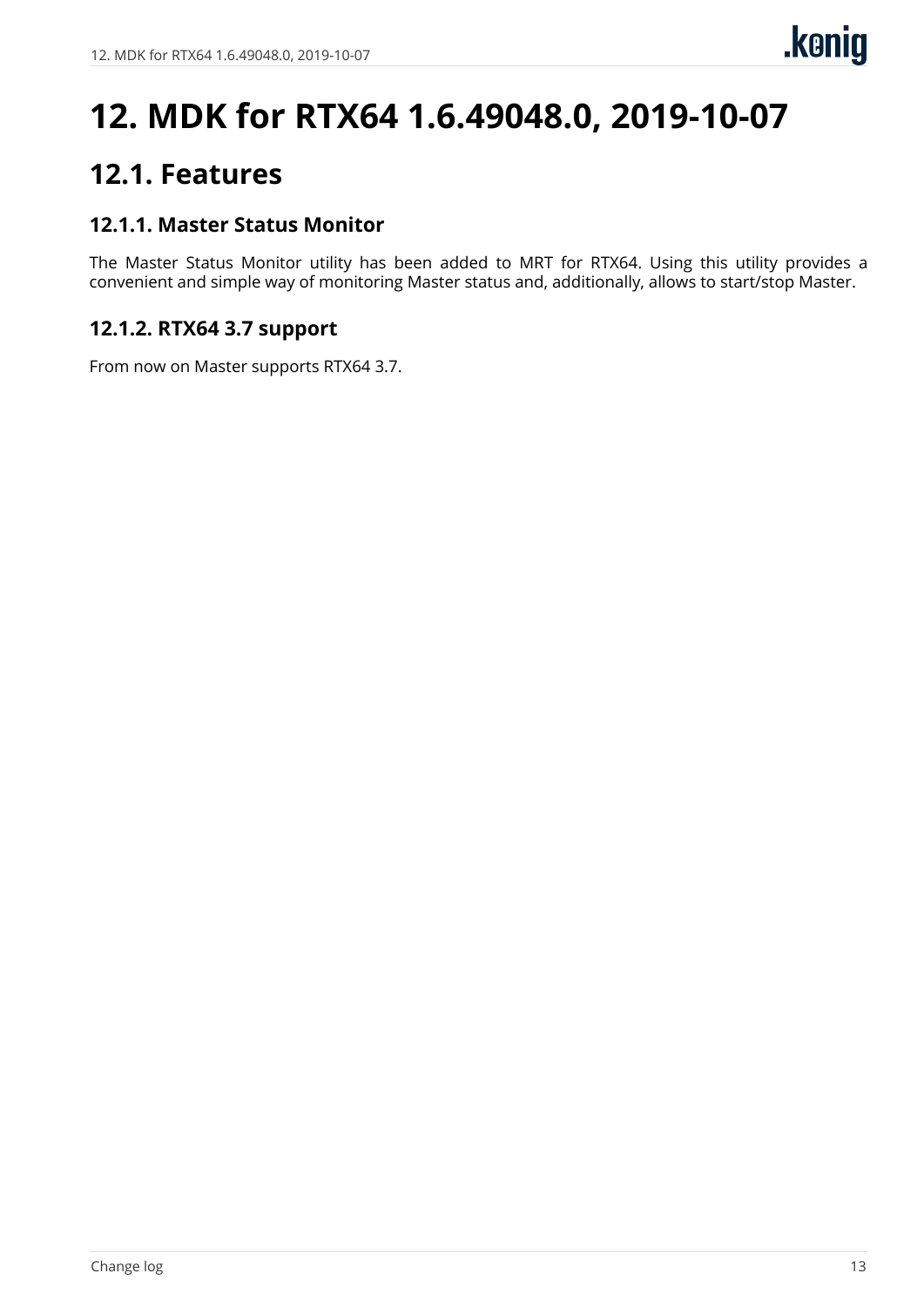# <span id="page-17-0"></span>**13. MDK for RTX64 1.6.49041.0, 2019-04-23**

## <span id="page-17-1"></span>**13.1. Features**

### **13.1.1. PCI card support**

<span id="page-17-2"></span>Master supports the usage of PCI card as a network interface card.

- EoE communication failed at sending a frame from Master to a slave if a frame size bigger than mailbox size on 64-bit operational system.
- Slave-To-Slave Communication is not enabled in Master of Basic class.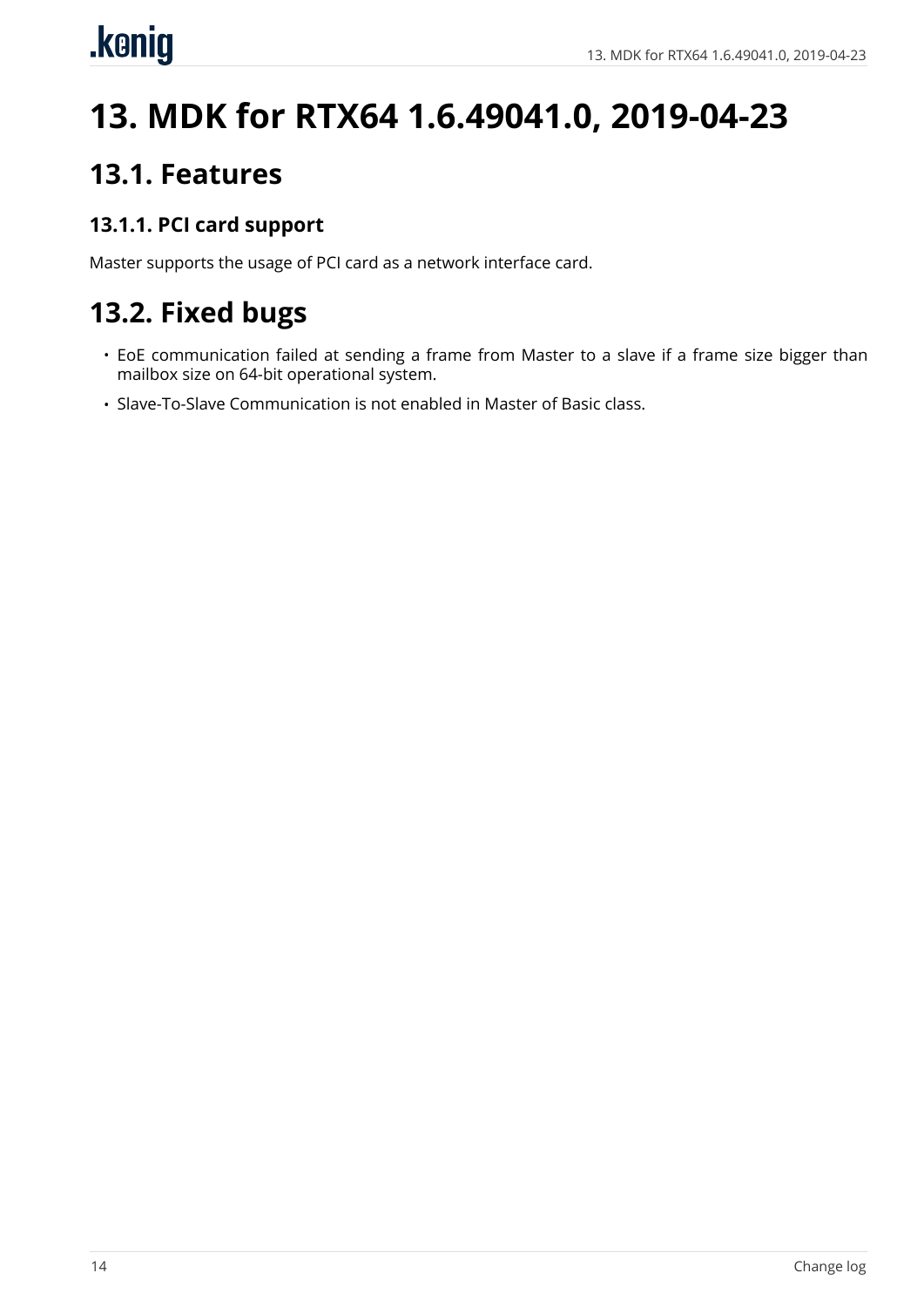## <span id="page-18-0"></span>**14. MDK for Xenomai/Zynq Nucleus 1.6.53302.0, 2019-03-13**

## <span id="page-18-1"></span>**14.1. Common**

### <span id="page-18-2"></span>**14.2. Features**

### **14.2.1. 4 hours Demo time**

We increased time of Master operating in Demo mode and for Trial versions. From now on an operating time limitation is four hours.

### <span id="page-18-3"></span>**14.3. Zynq Nucleus**

### <span id="page-18-4"></span>**14.4. Features**

### **14.4.1. Running Master via JTAG interface**

From now on it is possible to get access to Master on the target via JTAG interface. You need to connect the host PC to the target with JTAG cable, build the boot image for JTAG and build Master application in Nucleus ReadyStart SDK. For more details refer to MDK documentation (MDK.Zynq.Nucleus.DesigningWithLZ200.docx).

## <span id="page-18-5"></span>**14.5. Fixed bugs**

- Master Cycle is unstable if the length of data to be sent is more then 820 bytes.
- Communication with Master is lost when the size of Ethernet packet to be sent exceeds maximum transmission unit (MTU).
- Error occurs at trying to log data.
- It is impossible to download firmware via Mailbox FoE.

## <span id="page-18-6"></span>**14.6. Xenomai**

### <span id="page-18-7"></span>**14.7. Features**

### **14.7.1. i.MX 6Q support**

From now on Master supports i.MX 6Quad processor with custom KPA Driver.

## <span id="page-18-8"></span>**14.8. Fixed bugs**

• EoE communication failed at sending a frame from Master to a slave if a frame size bigger than mailbox size on 64-bit operational systems.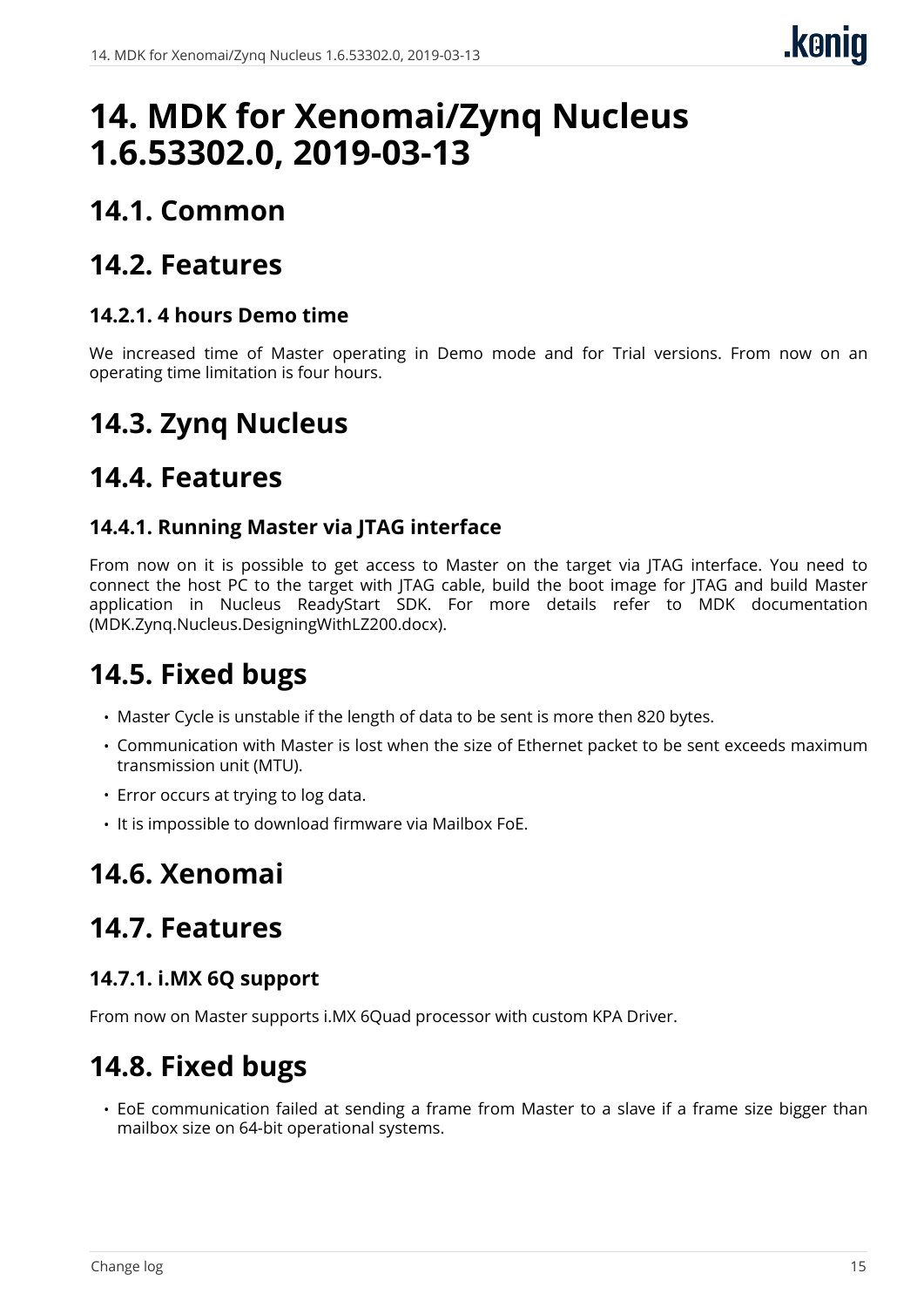# <span id="page-19-0"></span>**15. MDK for RTX64 1.6.49027.0, 2019-02-22**

### <span id="page-19-1"></span>**15.1. Features**

### **15.1.1. RTX64 3.6 support**

Master supports RTX64 3.6.

### **15.1.2. 4 hours Demo time**

We increased time of Master operating in Demo mode and for Trial versions. From now on an operating time limitation is four hours.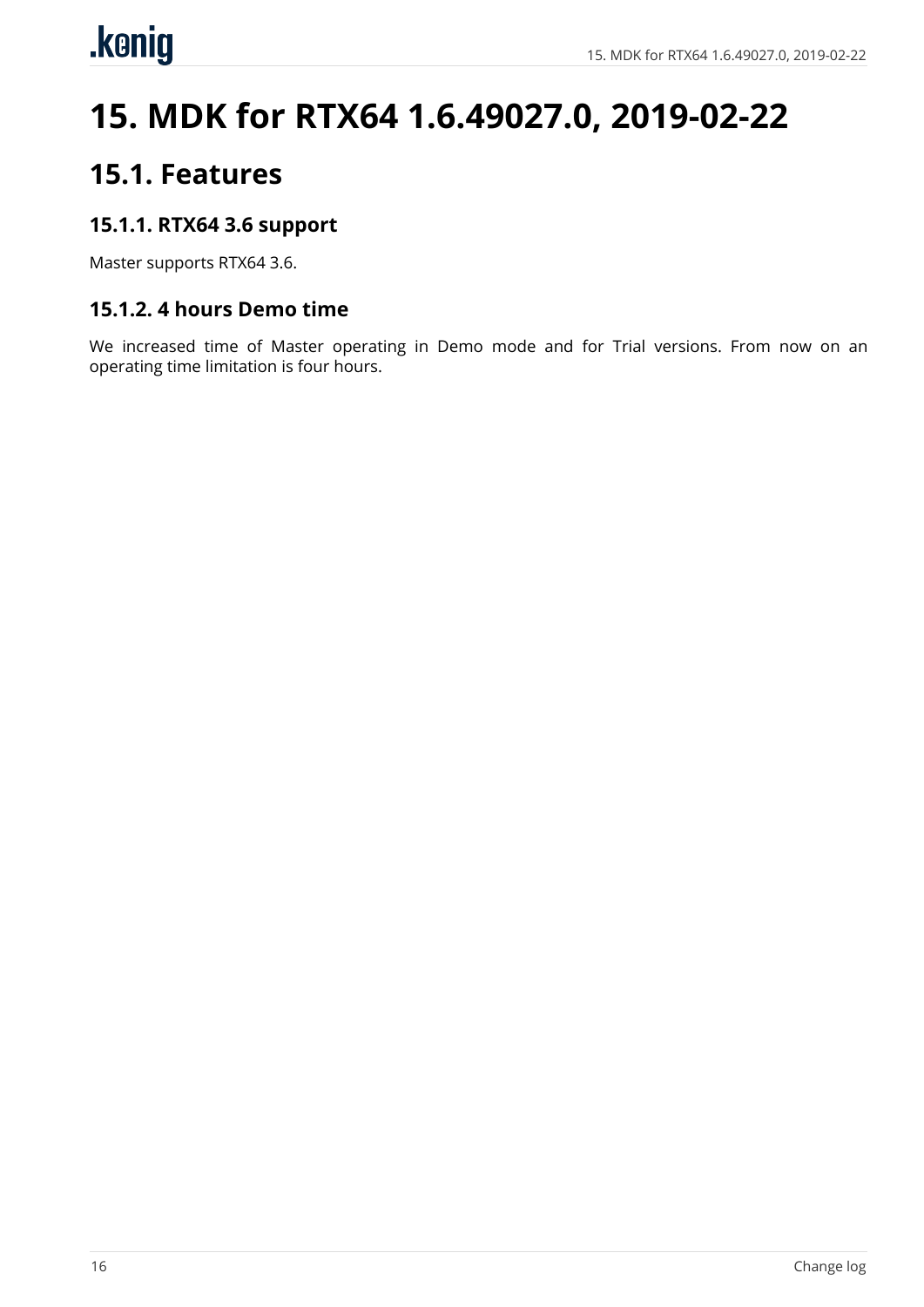# <span id="page-20-0"></span>**16. MDK for INtime 1.6.50005.0, 2018-12-27**

## <span id="page-20-1"></span>**16.1. Fixed bugs**

• ECAT\_S\_PI\_SYNC\_LATE code is returned while Master transitioning from Safe-Operational to Operational state.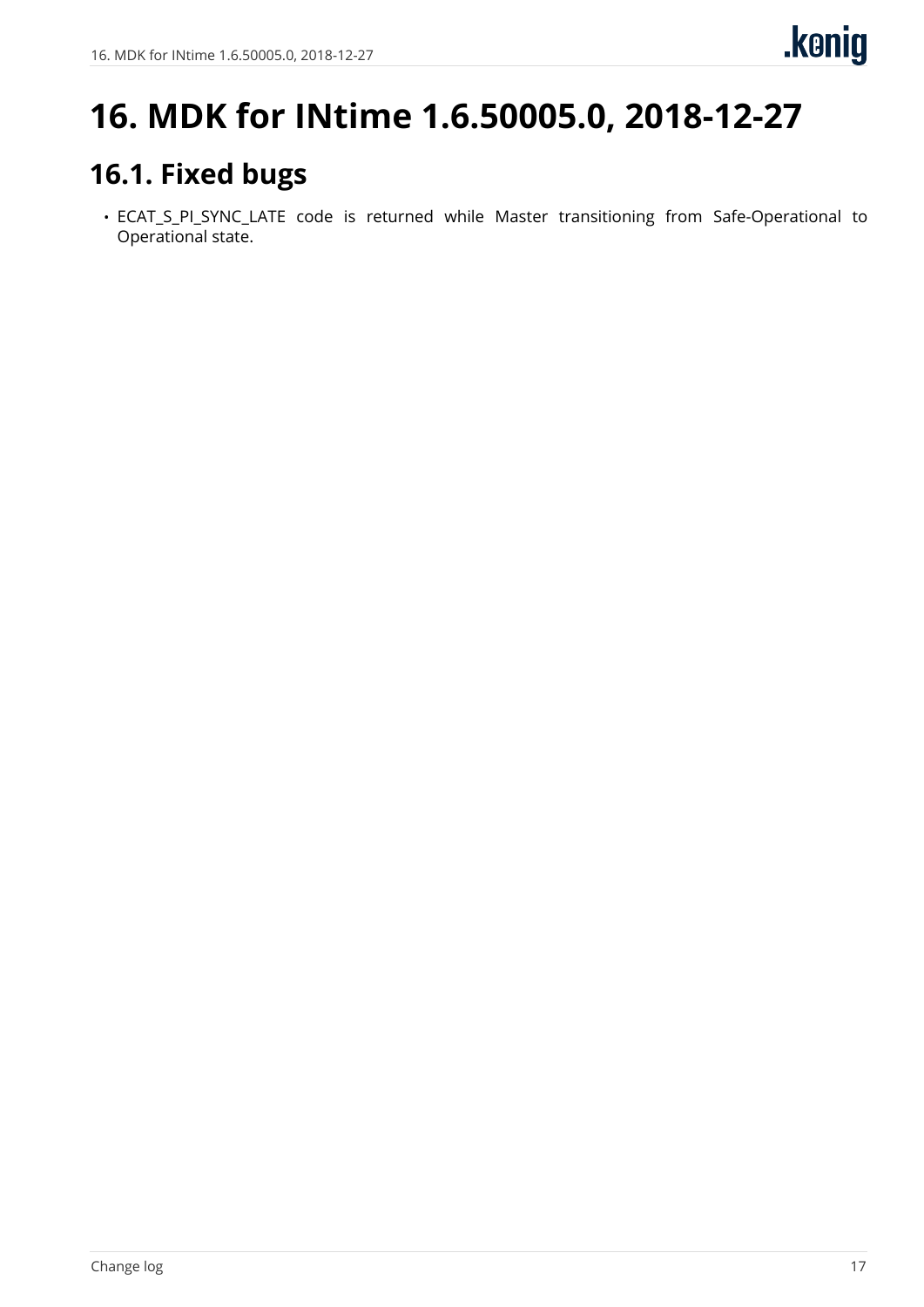# <span id="page-21-0"></span>.konig

# **17. MDK for RTX64 1.6.49011.0, 2018-12-12**

## <span id="page-21-1"></span>**17.1. Features**

### **17.1.1. RTX64 3.5 support**

Master supports RTX64 3.5.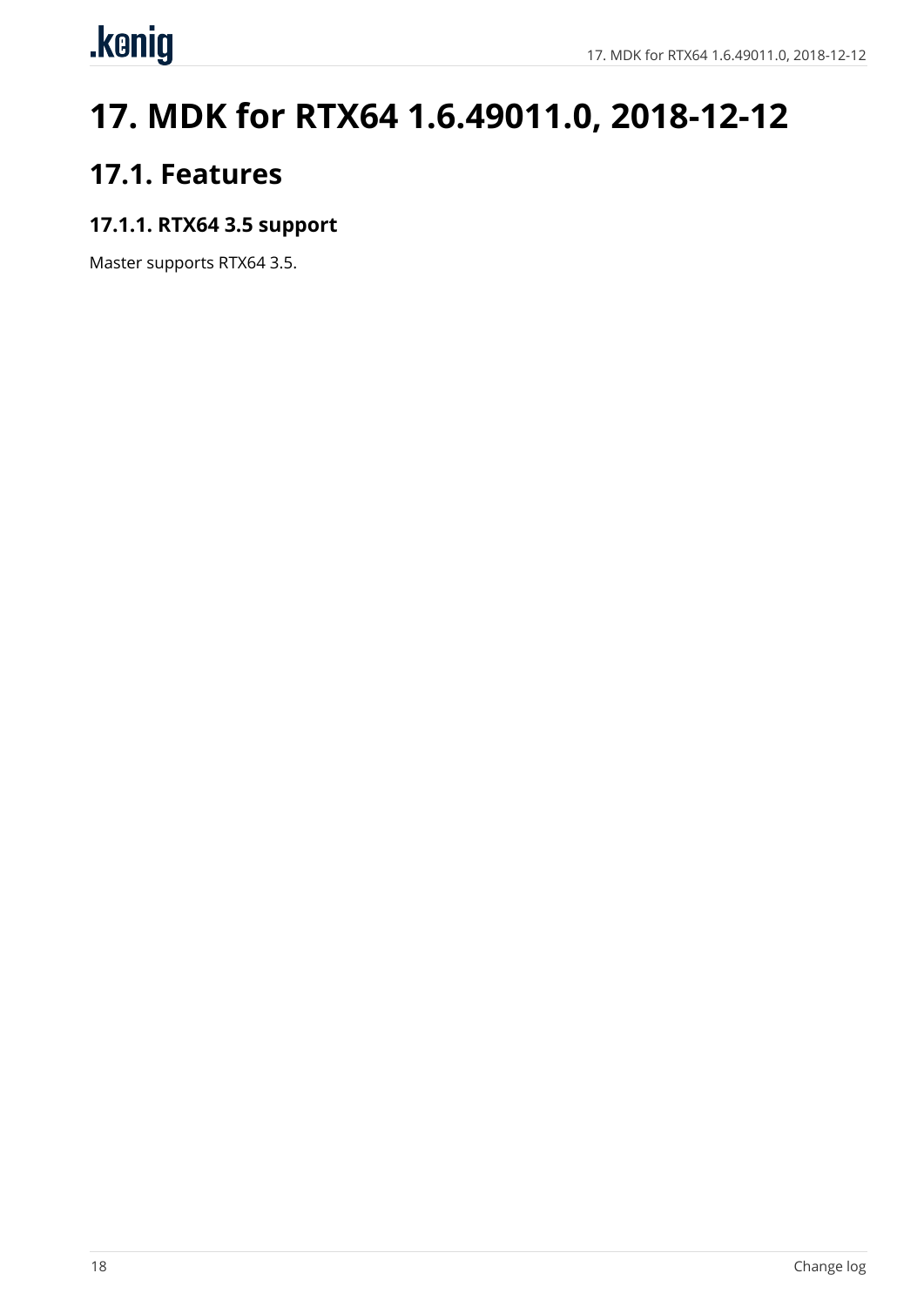# <span id="page-22-0"></span>**18. MDK for Xenomai/Zynq Xenomai 1.6.49002.0, 2018-11-28**

## <span id="page-22-1"></span>**18.1. Common**

### **18.1.1. Features**

### **18.1.1.1. C++ samples**

From now on all MIP samples are also available for C++.

### **18.1.2. Fixed bugs**

- Return code of function KPAMkpaInit() is not checked for errors.
- "Premium" is displayed as Master's name in Master about info in case of Full license applying.
- Dynamic load of libecatmsvr.so failed due to master lib dependencies.
- "space" character is removed from a variable name after the variable is got via API KPAMasterPiVariableGetName.
- "line 6: LD\_LIBRARY\_PATH: command not found" trace is got in the terminal after Master samples starting.
- 0 timeout in 19\_MailboxMultipleRequests.

## <span id="page-22-2"></span>**18.2. Zynq Xenomai**

### **18.2.1. Features**

### **18.2.1.1. Control of system resource allocation**

A new error code ECAT\_E\_SYS has been added to Master error codes. It indicates system resource allocation fail. Master OSAL has been updated accordingly.

### **18.2.1.2. Function type**

Function type has been added into description of Master functions.

- It is impossible to disable separate IO update for Sync Mode 2.
- Master crashes with "Segmentation fault" when a lot of separate threads are used and all of them request mailbox objects (CoE).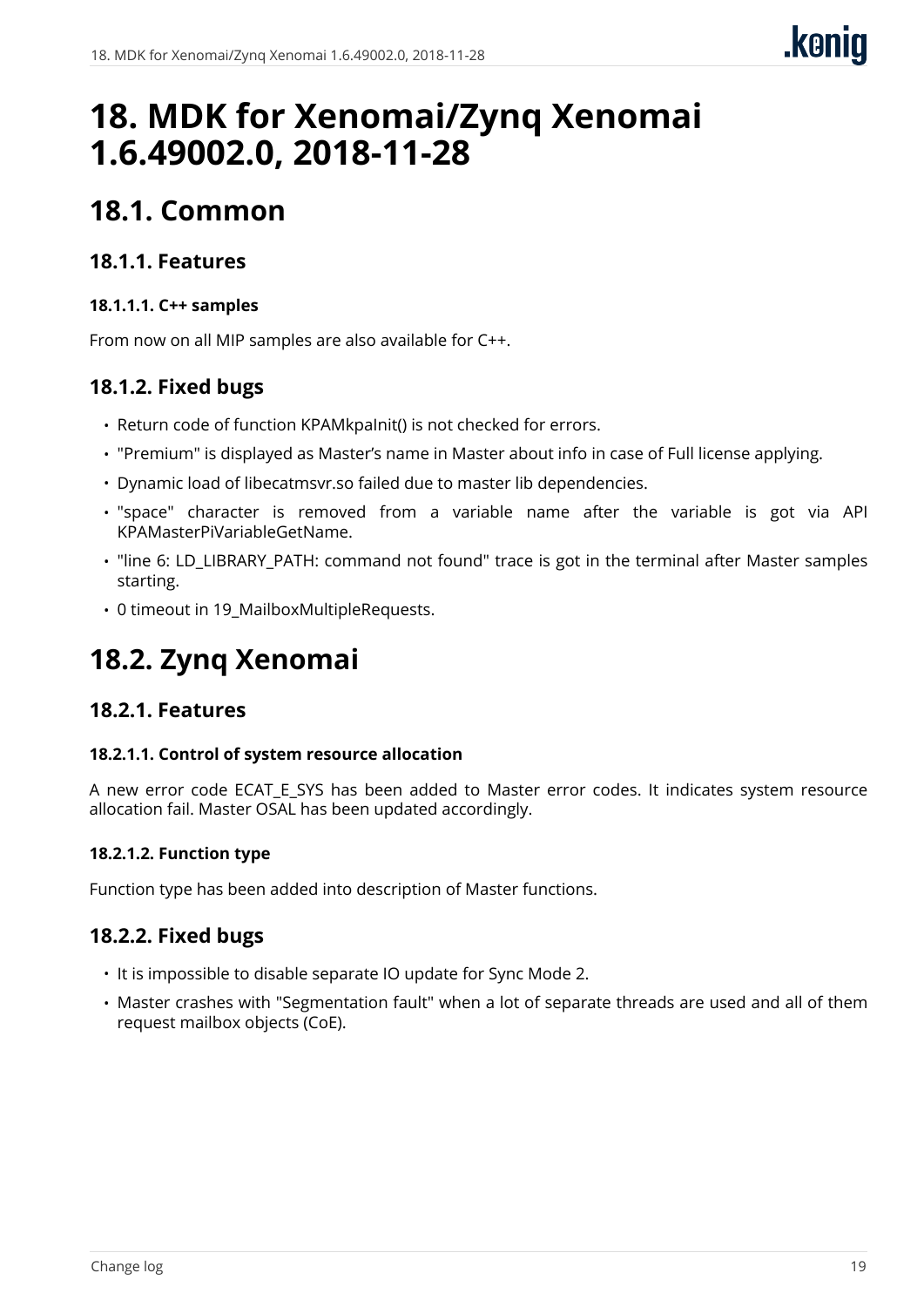# <span id="page-23-0"></span>.koniq

## **19. MDK for Rt-Preempt 1.6.48203.0, 2018-10- 19**

## <span id="page-23-1"></span>**19.1. Features**

### **19.1.1. Control of system resource allocation**

A new error code ECAT E SYS has been added to Master error codes. It indicates system resources allocation fail. Master OSAL has been updated accordingly.

### **19.1.2. Function's type**

Function's type has been added into description of Master functions.

### **19.1.3. C++ samples**

<span id="page-23-2"></span>From now on all MIP samples are also available for C++.

- It is impossible to disable separate IO update for Sync Mode 2.
- Master of Basic and Standard class cannot be transferred to a state unequal to actual state if connection with the bus has been previously lost and then recovered.
- Multimaster:
	- Second Master crashes after trying to get slaves count if the first Master is already running.
	- Communication with EtherCAT bus may be established only via the first NIC while local Multimaster usage.
- Master crashes with "Segmentation fault" when a lot of separate threads are used and all of them request mailbox objects (CoE).
- Custom application crashes on direct call of EcatMkpaInit function if Master resource manager was not started previously.
- Return code of function KPAMkpaInit() is not checked for errors.
- "Premium" is displayed as Master's name in Master about info in case of Full license applying.
- Dynamic load of libecatmsvr.so failed due to master lib dependencies.
- There is no startup of ecatrsmngr in samples startup scripts.
- Master crashes with "Segmentation" fault after trying to load Master configuration in "09\_NetworkScan" sample.
- Segmentation fault is got while disconnecting Master in 14 MailboxSoE sample and 15 MailboxVoE sample.
- "space" character is removed from a variable name after the variable is got via API KPAMasterPiVariableGetName.
- "line 6: LD\_LIBRARY\_PATH: command not found" trace is got in the terminal after Master samples starting.
- 0 timeout in 19\_MailboxMultipleRequests.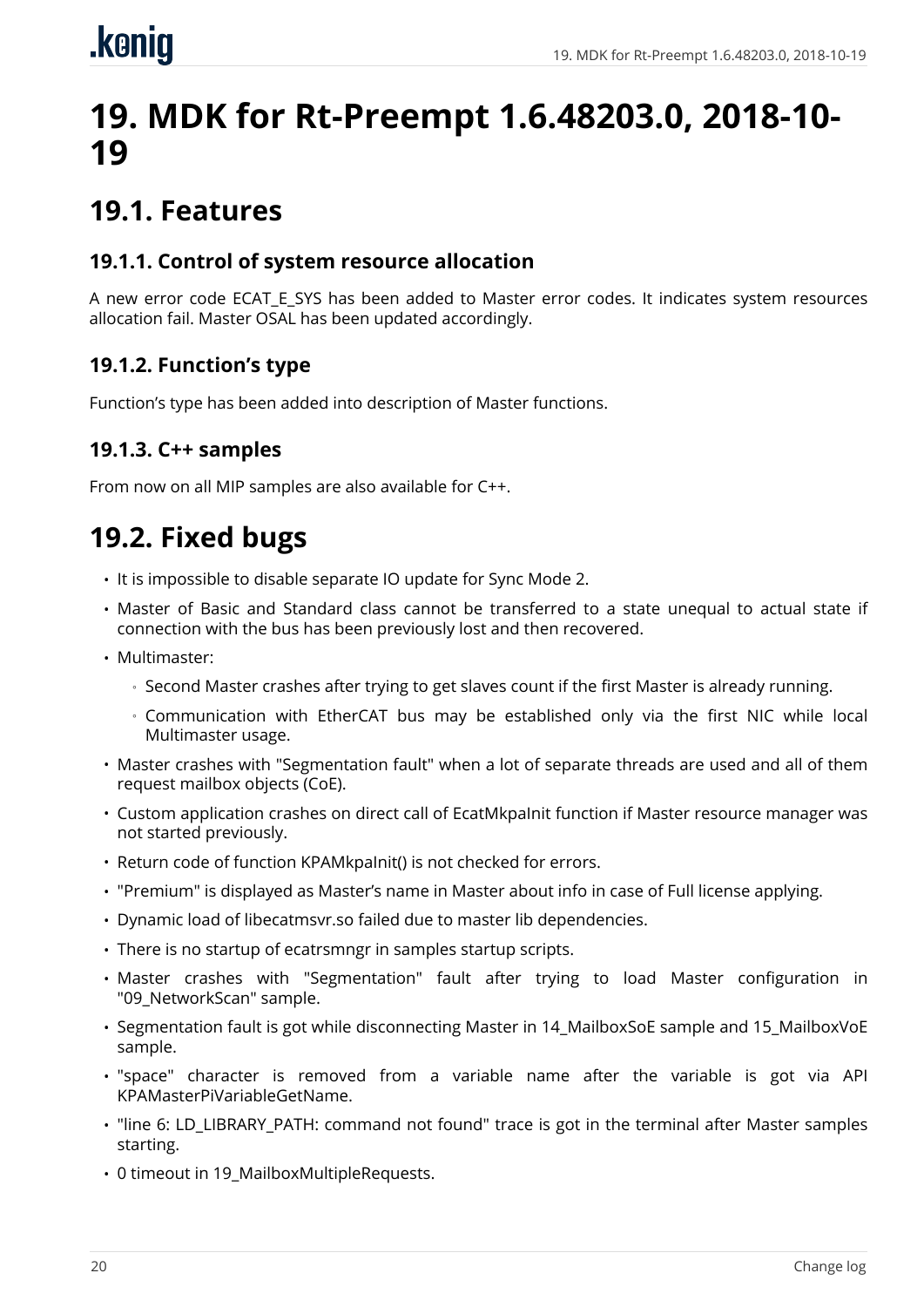# <span id="page-24-0"></span>**20. MDK for Xenomai 1.6.33936.0, 2018-09-28**

## <span id="page-24-1"></span>**20.1. Features**

### **20.1.1. Control of system resource allocation**

A new error code ECAT\_E\_SYS has been added to Master error codes. It indicates system resource allocation fail. Master OSAL has been updated accordingly.

### **20.1.2. Function's type**

<span id="page-24-2"></span>Function's type has been added into description of Master functions.

- It is impossible to disable separate IO update for Sync Mode 2.
- Master crashes with "Segmentation fault" when a lot of separate threads are used and all of them request mailbox objects (CoE).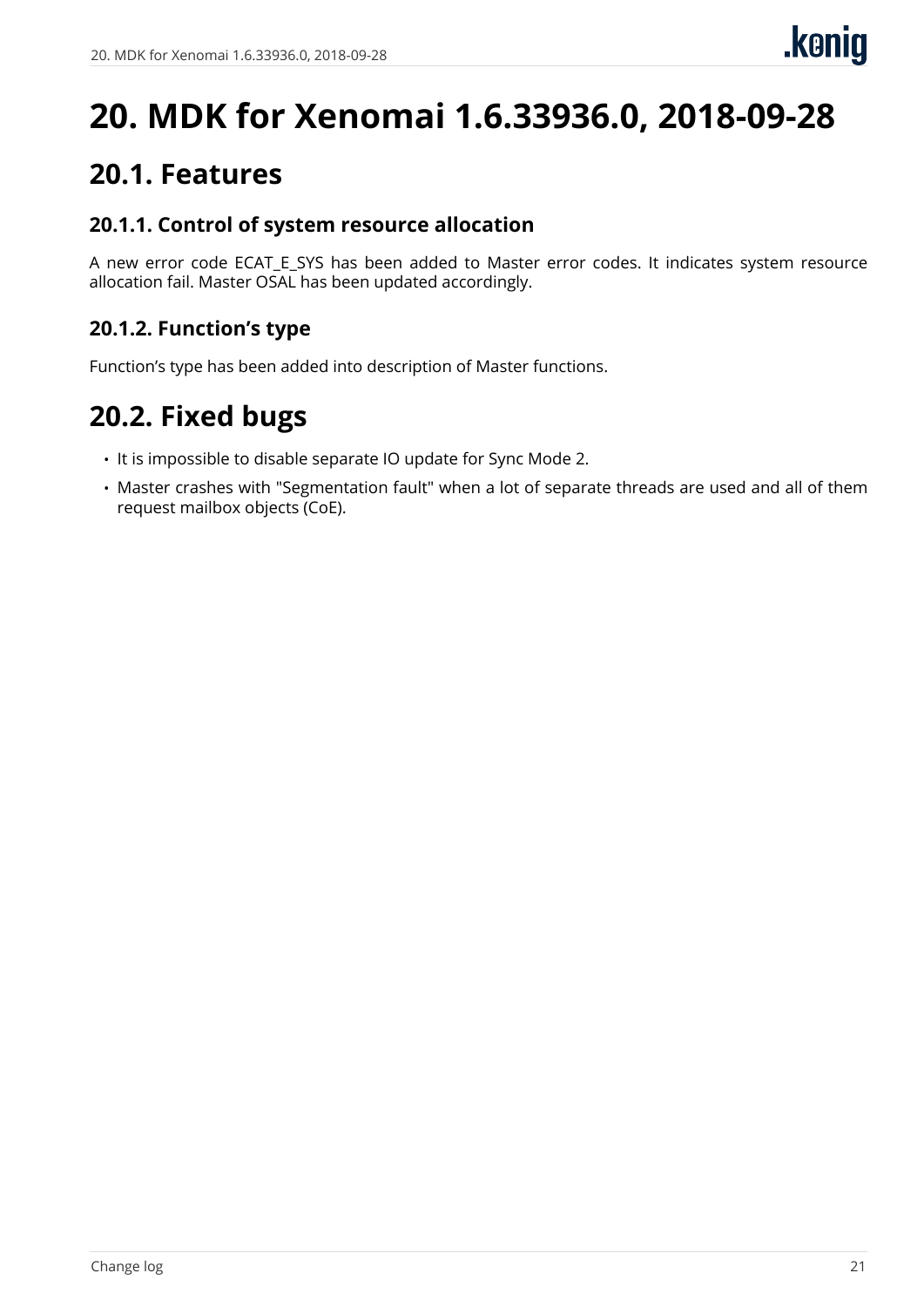# <span id="page-25-0"></span>.kenig

# **21. MDK for QNX 1.6.47501.0, 2018-07-26**

## <span id="page-25-1"></span>**21.1. Features**

### **21.1.1. QNX 7.0 support**

From now on Master supports QNX 7.0.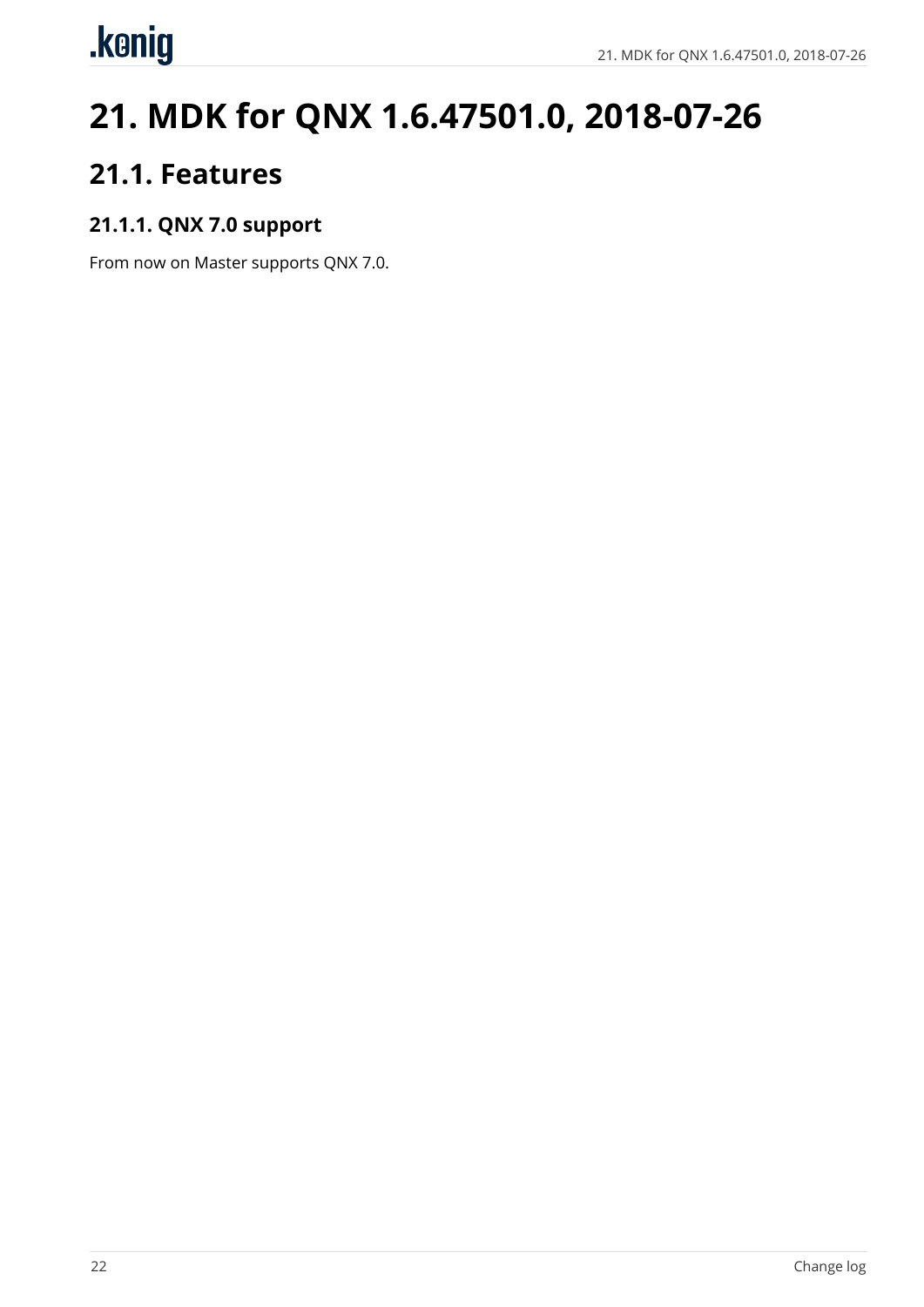# <span id="page-26-0"></span>**22. MDK for INtime 1.6.46201.0, 2018-06-20**

## <span id="page-26-1"></span>**22.1. Features**

### **22.1.1. KPA Virtual COM via Windows**

Support of Virtual COM communication via Windows Virtual COM interface has been added. From now on you can use both native INtime COM interface and Windows COM interface to communicate with serial devices.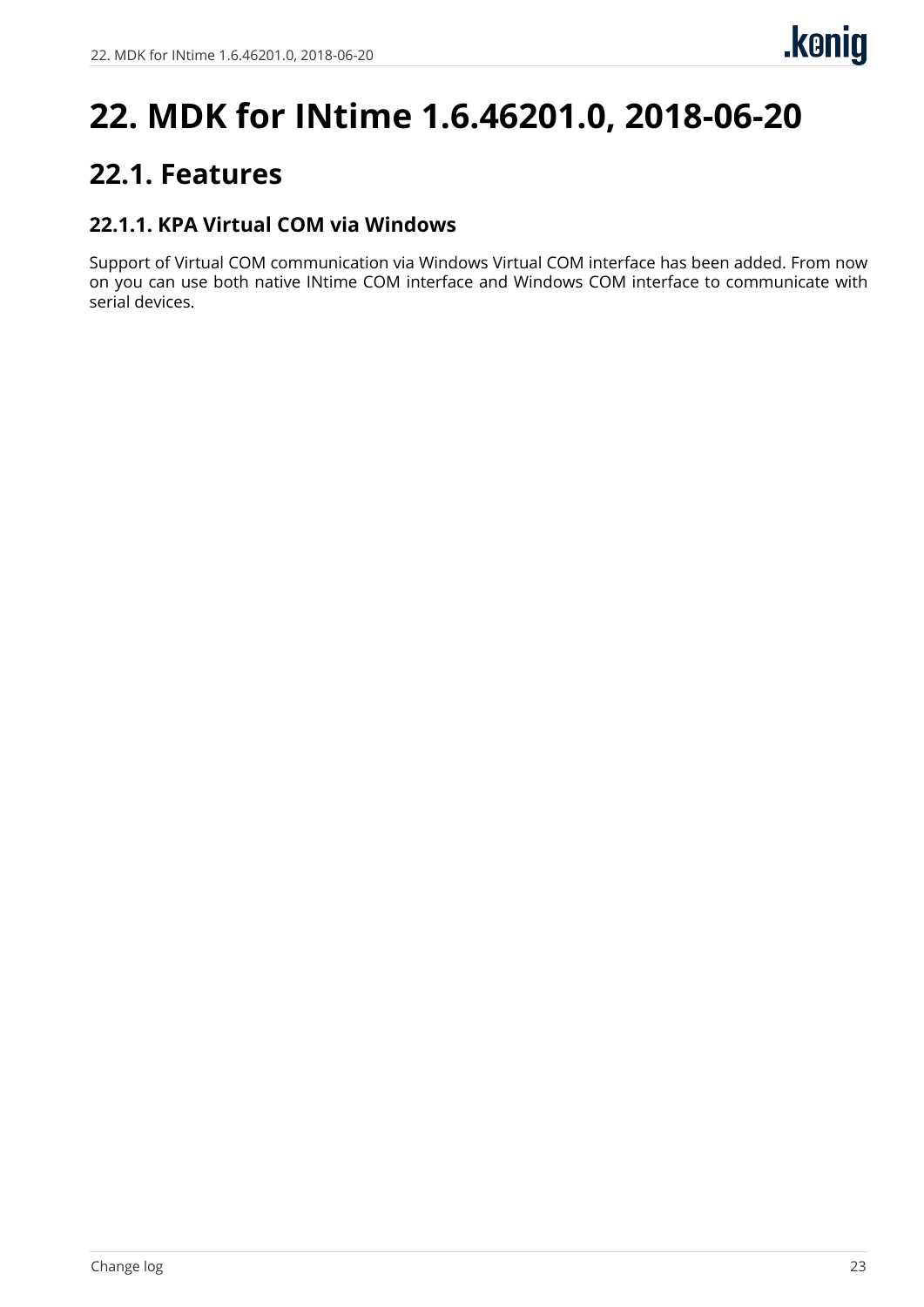# <span id="page-27-0"></span>**23. MDK for INtime 1.6.44172.0, 2018-05-25**

## <span id="page-27-1"></span>**23.1. Features**

### **23.1.1. KPA Virtual COM**

The KPA Virtual COM support has been added to KPA MRT. In conjunction with the Virtual Serial COM plug-in for KPA Studio they allow the user to communicate with the serial device from Windows application via Virtual COM port. It is not required additional configuring with COM settings (baudrate, data bits, parity etc.). The KPA Virtual COM feature should be additionally activated through the MRT license file. More details see in the MRT Manual (MRT.INtime.Manual.pdf).

### **23.1.2. Microsoft Visual Studio 2015 support**

From now on Master supports Microsoft Visual Studio 2015.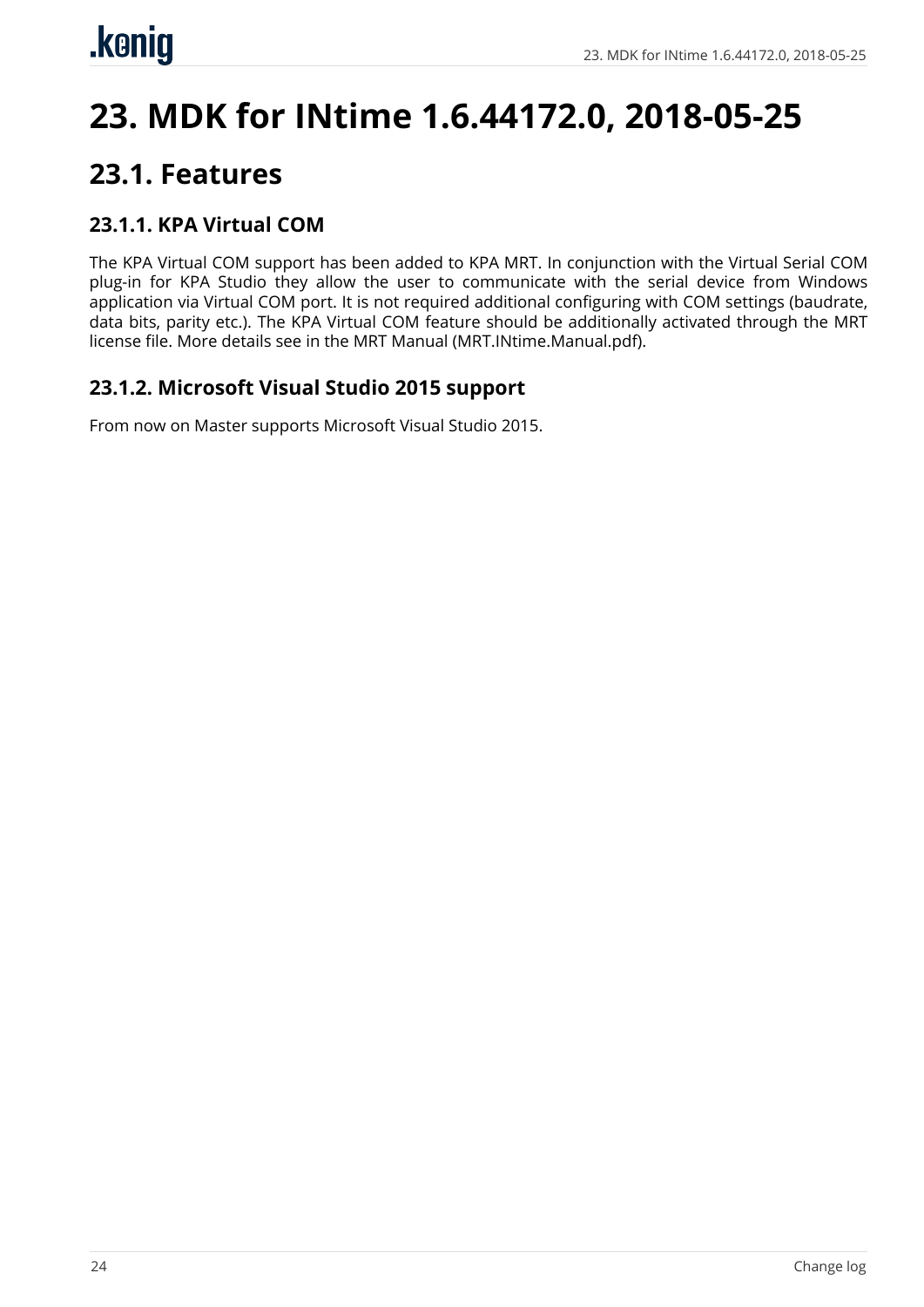# <span id="page-28-0"></span>**24. MDK for RTX64 1.6.44171.0, 2018-05-23**

## <span id="page-28-1"></span>**24.1. Features**

### **24.1.1. Function's type**

Function's type has been added into description of Master functions.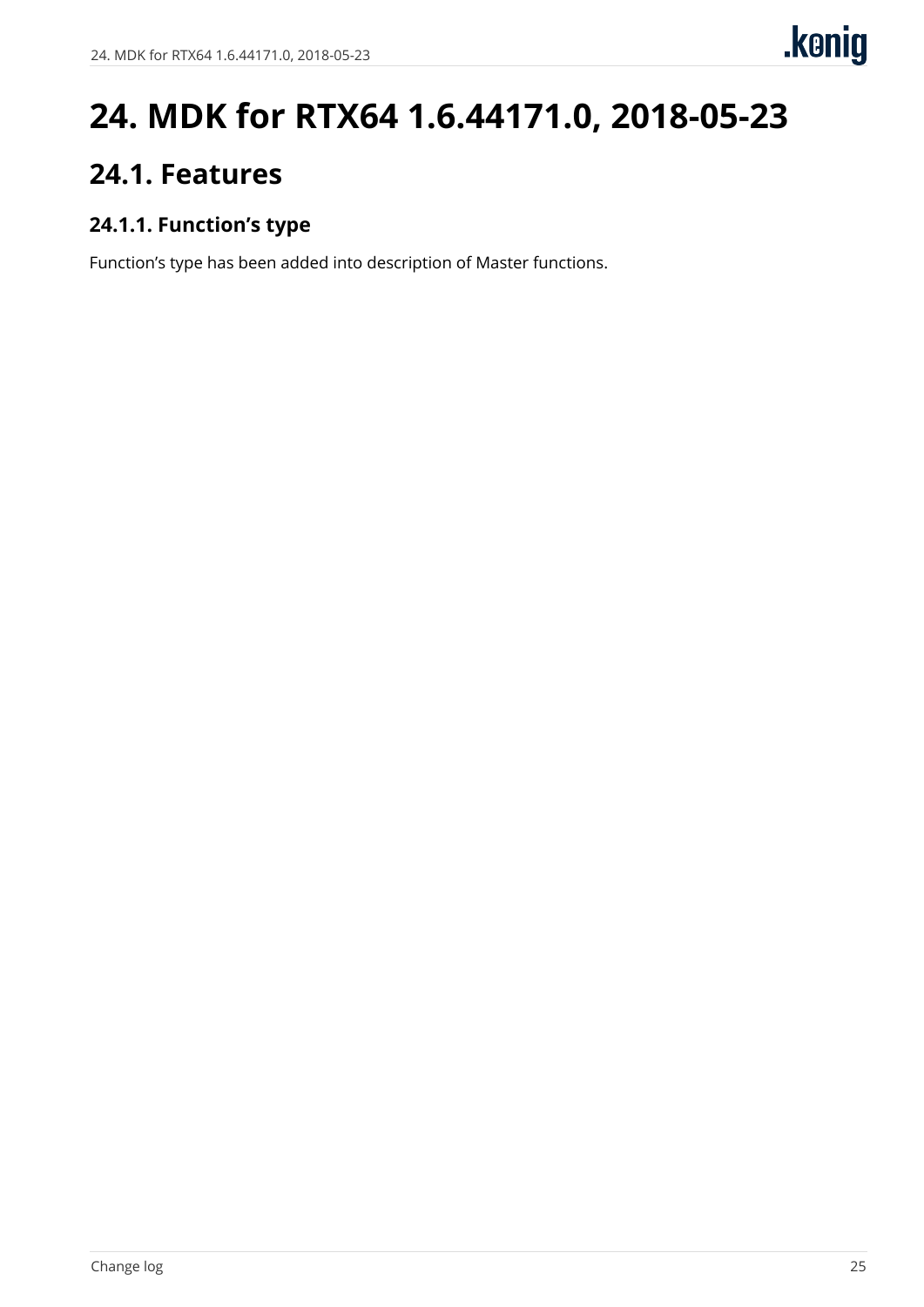# <span id="page-29-0"></span>.konig

# **25. MDK for Windows 1.6.44140.0, 2018-04-19**

Initial release of KPA EtherCAT Master Run-time 1.6 for Windows based on version 1.5. New features have been added:

- 1. Multimaster functionality
- 2. Event Handler
- 3. Explicit Device Identification
- 4. Virtual Serial COM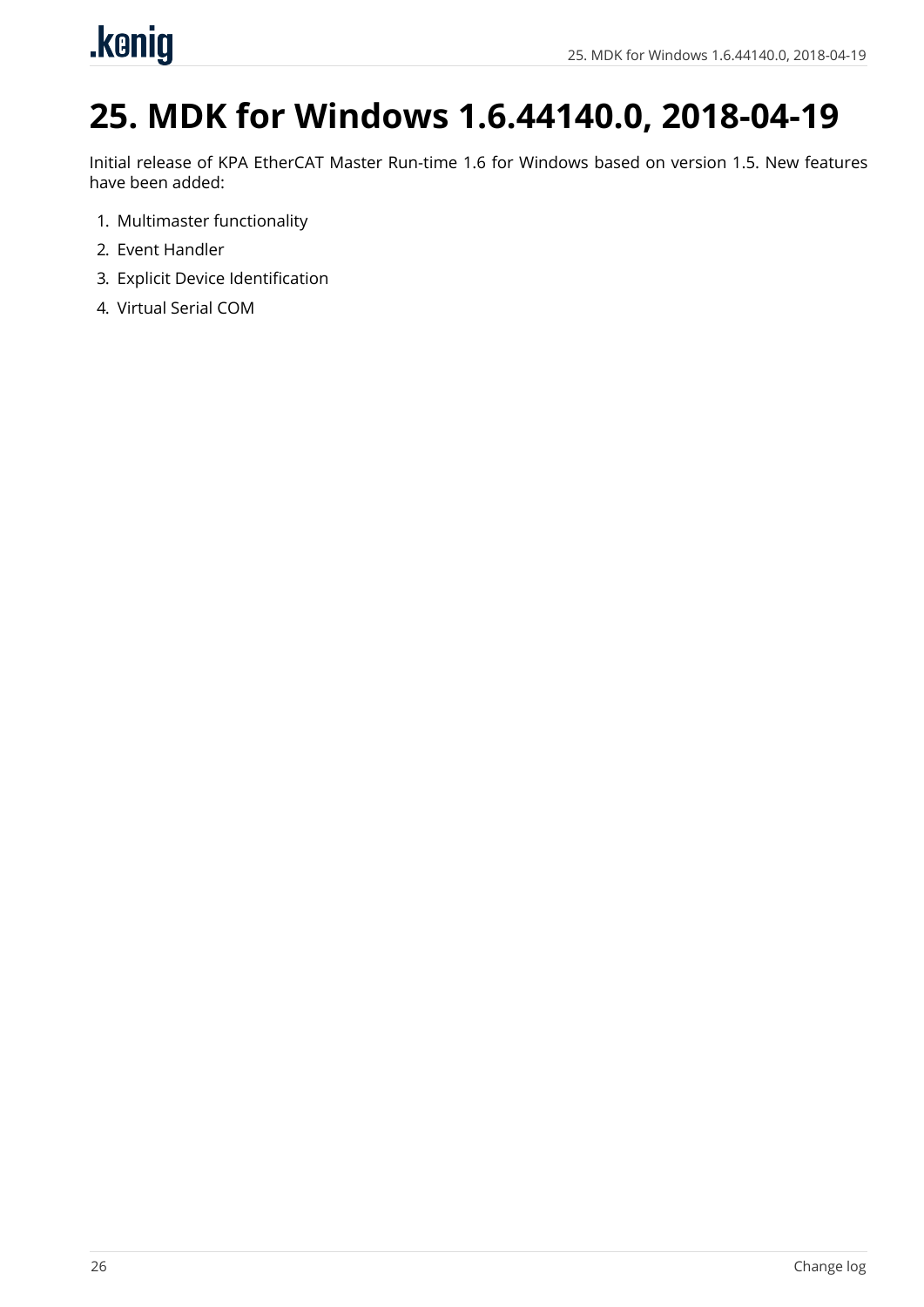# <span id="page-30-0"></span>**26. MDK for QNX 1.6.44113.0, 2018-03-21**

Initial release of KPA EtherCAT Master Run-time 1.6 for QNX based on version 1.5. It includes new features:

- Multimaster
- Event Handler
- Explicit Device Identification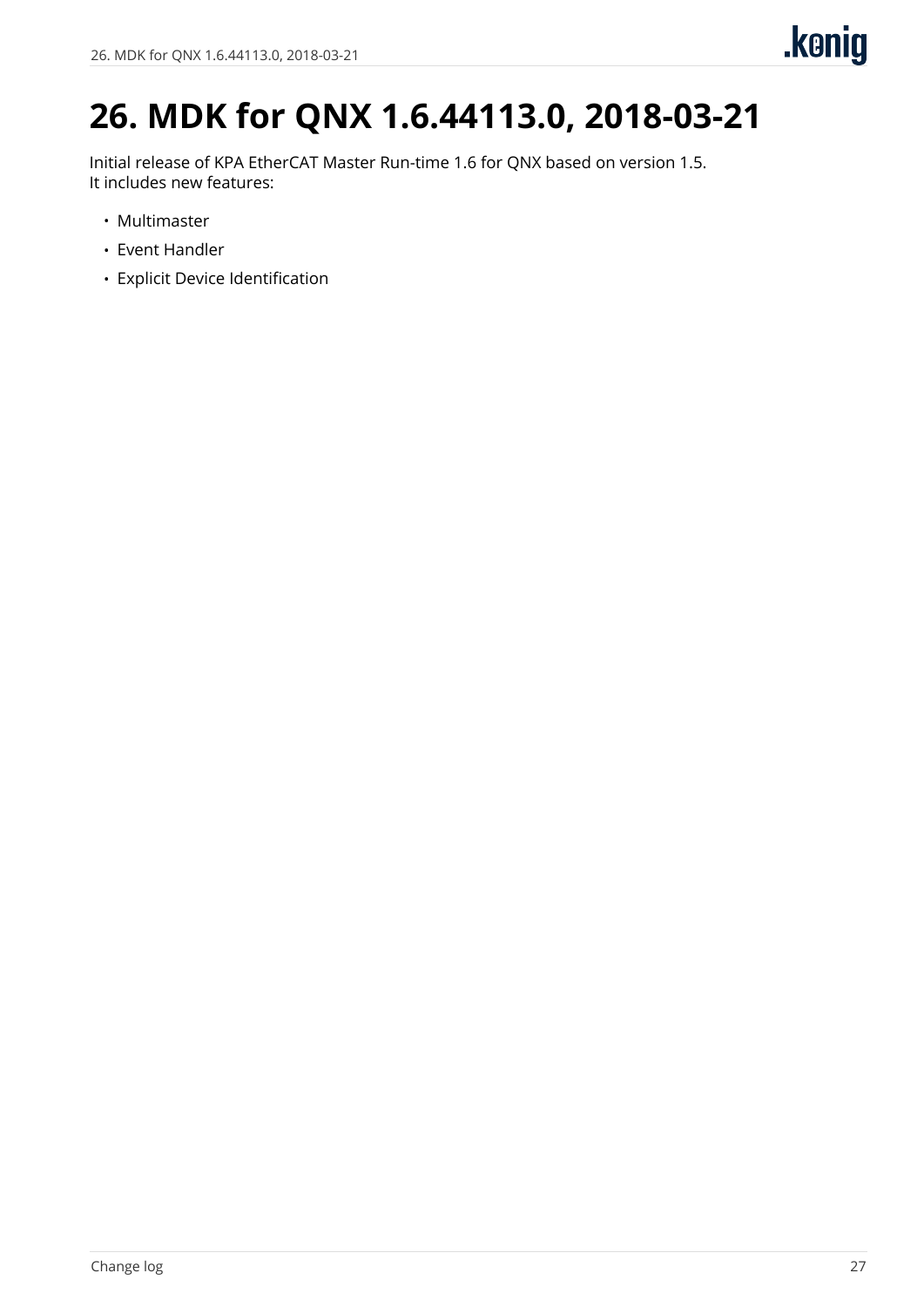# <span id="page-31-0"></span>.konig

## **27. MDK for Zynq Nucleus 1.6.42300.0, 2018- 02-23**

Initial release of KPA EtherCAT Master Run-time for Zynq Nucleus version 1.6.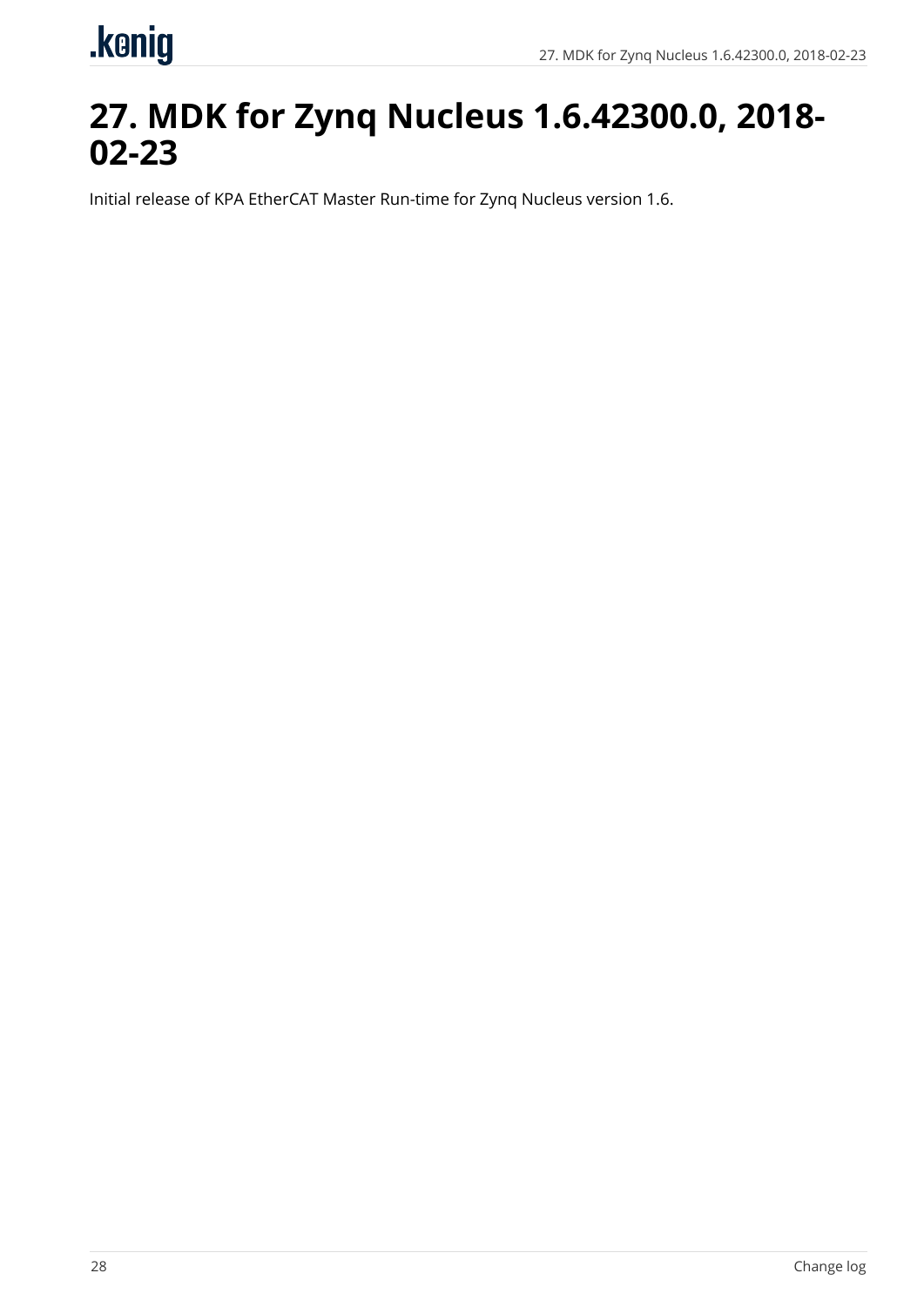# <span id="page-32-0"></span>**28. MDK for INtime 1.6.33927, 2018-01-26**

### <span id="page-32-1"></span>**28.1. Features**

### **28.1.1. INtime 6.3 support**

From now on Master supports INtime v6.3.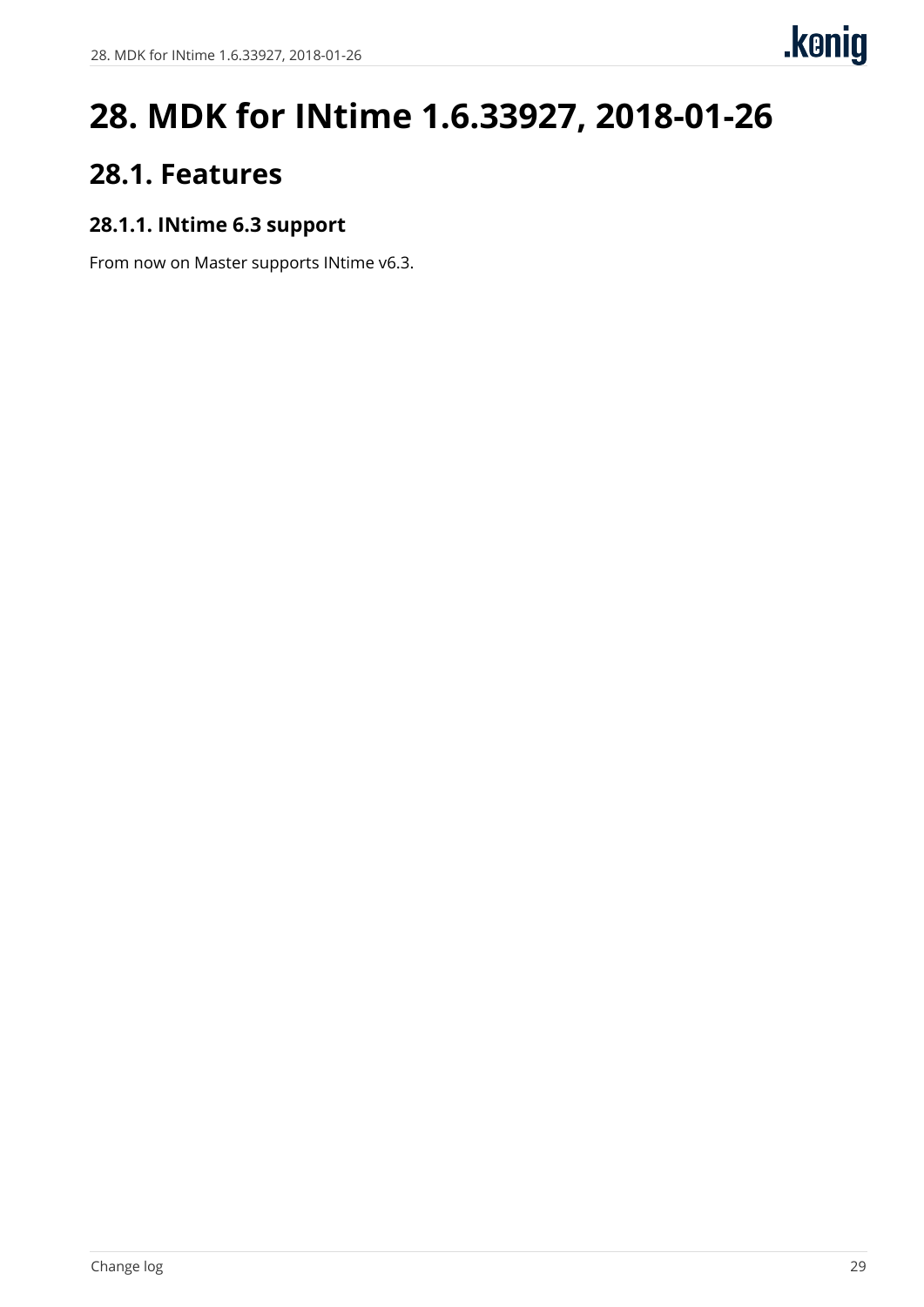# <span id="page-33-0"></span>.konig

# **29. MDK for INtime 1.6.33921.0, 2017-11-20**

Initial release of KPA EtherCAT Master Run-time 1.6 for INtime based on version 1.5. It includes new features:

- Multimaster
- Event Handler
- Explicit Device Identification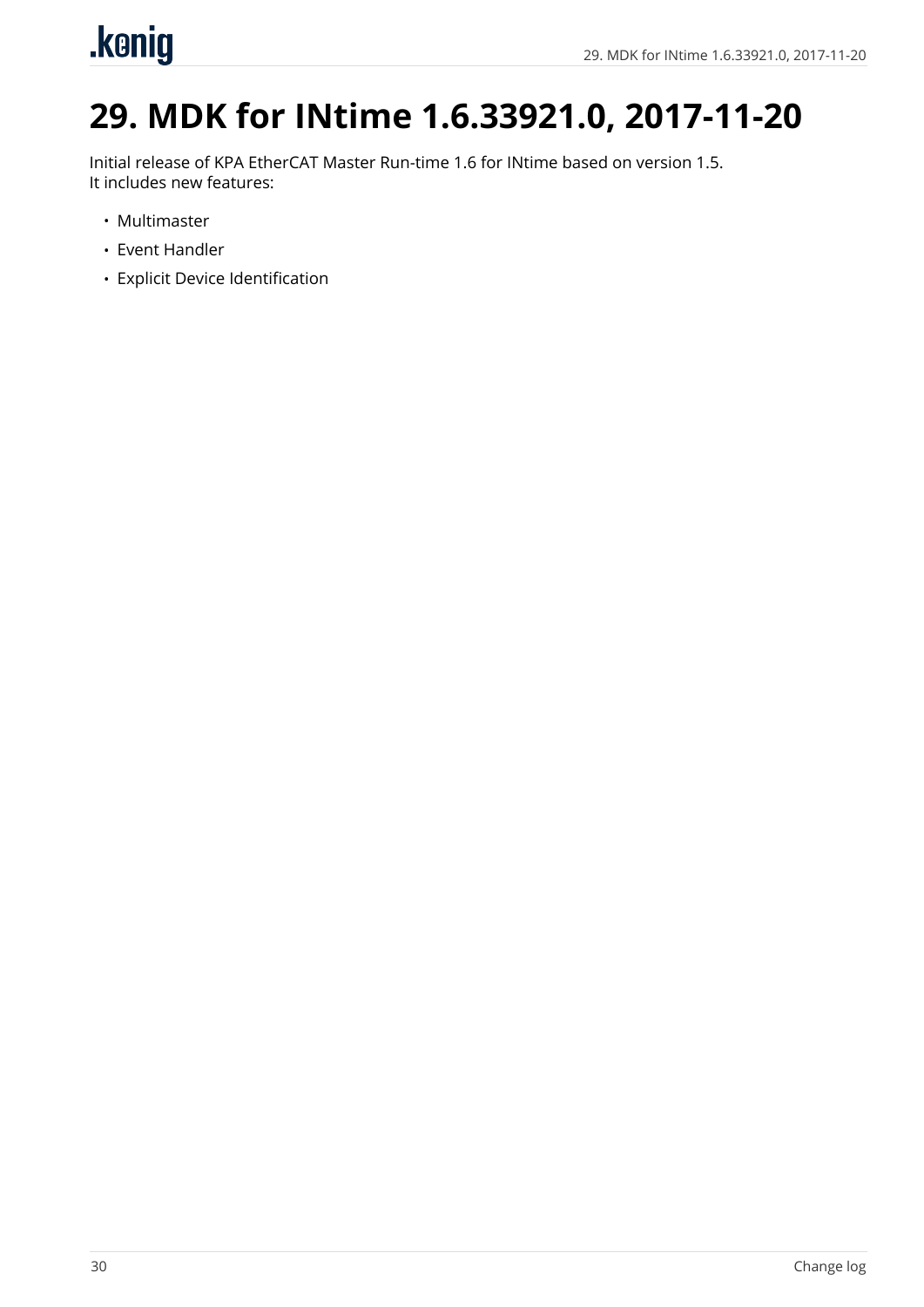## <span id="page-34-0"></span>**30. MDK for Zynq Xenomai 1.6.33918.0, 2017- 10-27**

Initial release of KPA EtherCAT Master Run-time 1.6 for Zynq Xenomai based on version 1.5. New features have been added:

- Multimaster
- Event Handler
- Explicit Device Identification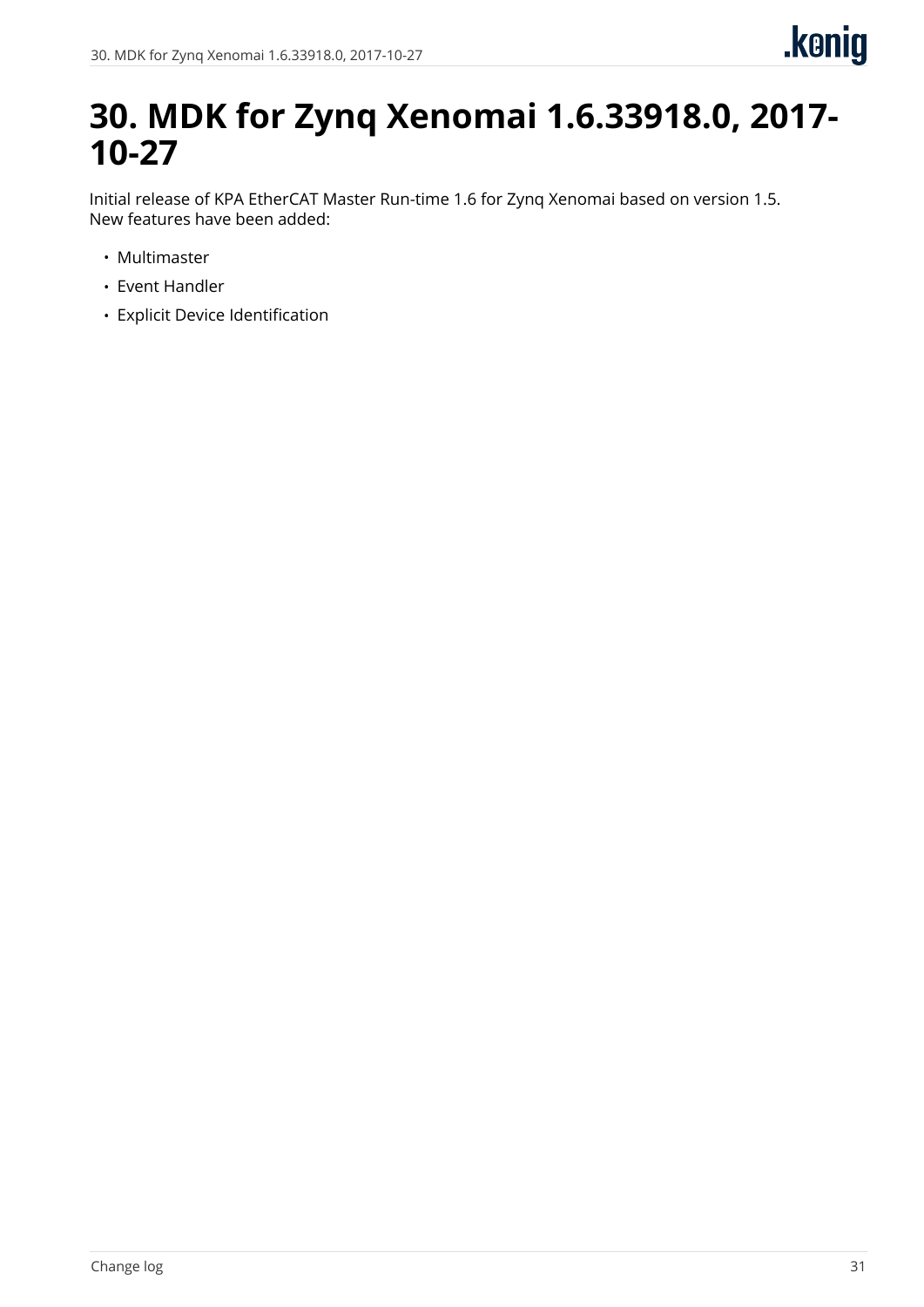# <span id="page-35-0"></span>.konig

## **31. MDK for Cyclone Rt-Preempt 1.6.33917.0, 2017-10-23**

Initial release of KPA EtherCAT Master Run-time 1.6 for Zynq Xenomai based on version 1.5. New features have been added:

- Multimaster
- Event Handler
- Explicit Device Identification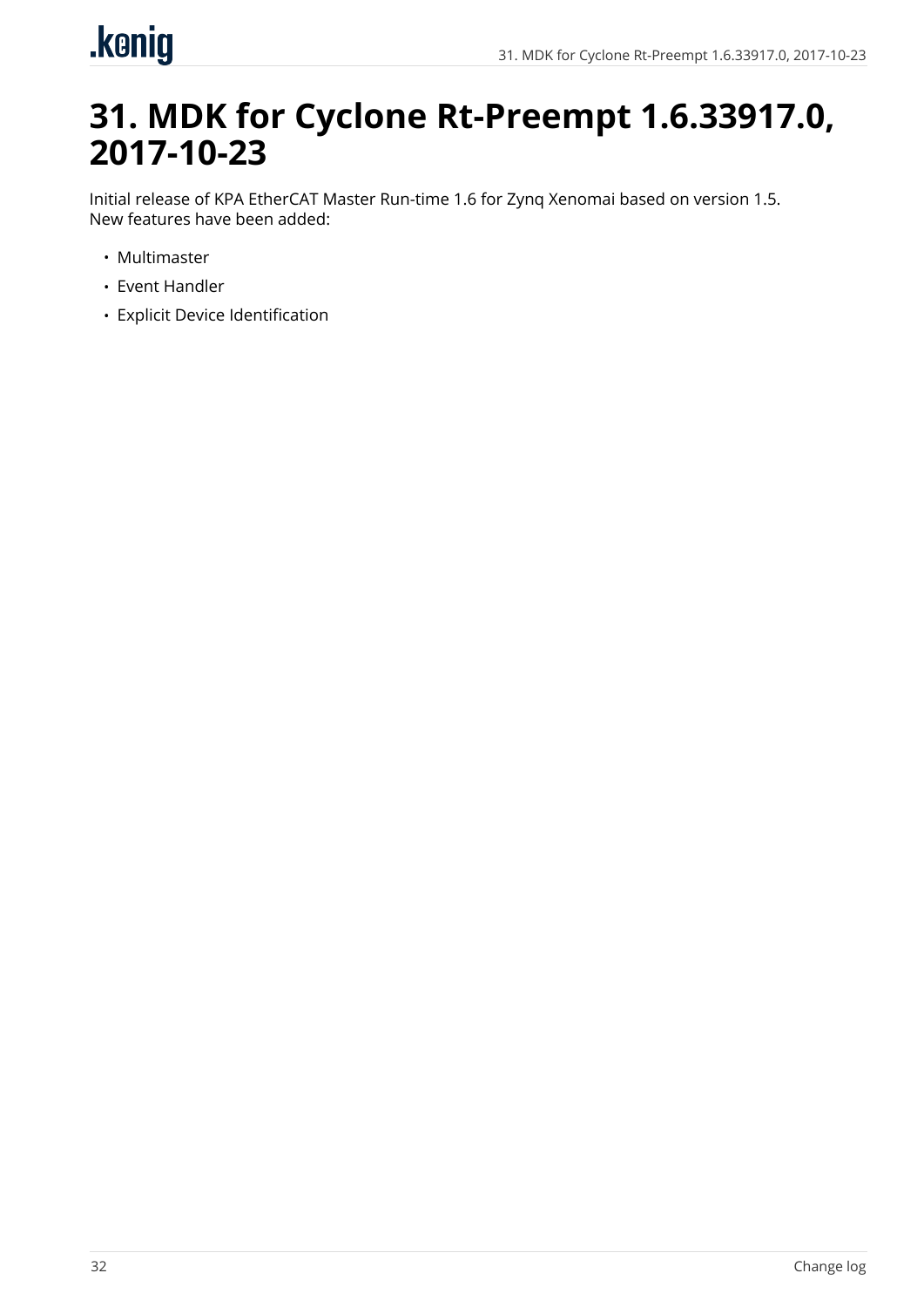# <span id="page-36-0"></span>**32. MDK for Xenomai 1.6.33910.0, 2017-10-13**

### <span id="page-36-1"></span>**32.1. Features**

### **32.1.1. Xenomai 3.0.5 support**

<span id="page-36-2"></span>Master supports Xenomai 3.0.5.

- Master of Basic and Standard class cannot be transferred to a state unequal to actual state if connection with the bus has been previously lost and then recovered.
- Master statistics values, displayed in "Ethernet link information taken directly from NIC" block, are not reset.
- Multimaster:
	- Second Master crashes after trying to get slaves count if the first Master is already running.
	- Communication with EtherCAT bus may be established only via the first NIC while local Multimaster usage.
- Master and all slaves are not transferred to Operational state after loading configuration file (corresponding to configuration on the bus) via "lc" or "loadnewconfig" command in Master RPC Server application.
- Master crashes with segmentation fault after trying to reset statistics values of Master via "rs" or "resetstat" command in Master RPC Server application.
- EtherCAT stack crashes after trying to get slaves count in Master RPC Server application.
- Master resource manager depends on (links to) Xenomai libraries.
- The error "Failed to start resource manager: already exists: Bad file descriptor" occurs while starting Master resource manager.
- Custom application crashes on direct call of EcatMkpaInit function if Master resource manager was not started previously.
- Return code of function KPAMkpaInit() is not checked for errors.
- There is no startup of ecatrsmngr in samples startup scripts.
- Master crashes with "Segmentation" fault after trying to load Master configuration in "09\_NetworkScan" sample.
- Segmentation fault is got while disconnecting Master in 14\_MailboxSoE sample and 15\_MailboxVoE sample.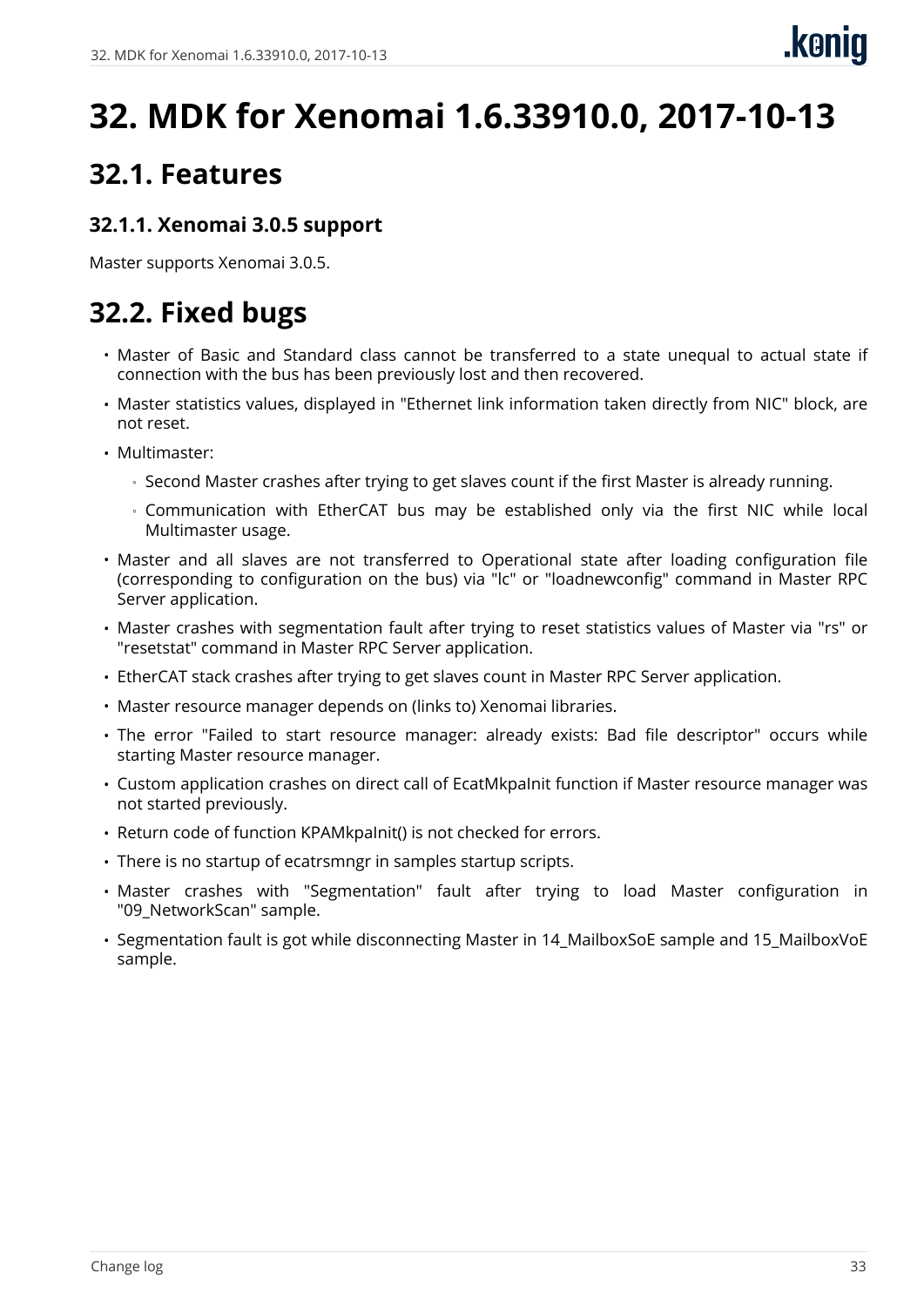## <span id="page-37-0"></span>**33. MDK for RTX64 1.6.26118.0, 2017-09-21**

### <span id="page-37-1"></span>**33.1. Features**

### **33.1.1. KPA Virtual COM**

The KPA Virtual COM support has been added to KPA MRT. Also, the KPA Virtual COM driver is provided. In conjunction with the Virtual Serial COM plug-in for KPA Studio they allow the user to communicate with the serial device from Windows application via Virtual COM port. It is not required additional configuring with COM settings (baudrate, data bits, parity etc.). The KPA Virtual COM driver is installed independently of MRT installation. It is provided as a Feature Pack that should be additionally activated through the MRT license file. More details see in the MRT Manual (MRT.RTX64.Manual.pdf).

### **33.1.2. Added MailboxMultipleRequest sample**

A new sample **19\_MailboxMultipleRequest** has been added into MIP. This sample demonstrates how to work with Mailbox Multiple Request.

### **33.1.3. Added Multimaster sample**

A new sample **21\_Multimaster** has been added into MIP. This sample demonstrate how to work with several Master instances in the same process.

### **33.1.4. Added DriveRotaionCiA402 sample**

A new sample **22\_DriveRotationCiA402** has been added into MIP. This sample demonstrates how to control a motor by using the CiA402 standard.

### **33.1.5. RTX64 3.2 support**

Master supports RTX64 3.2.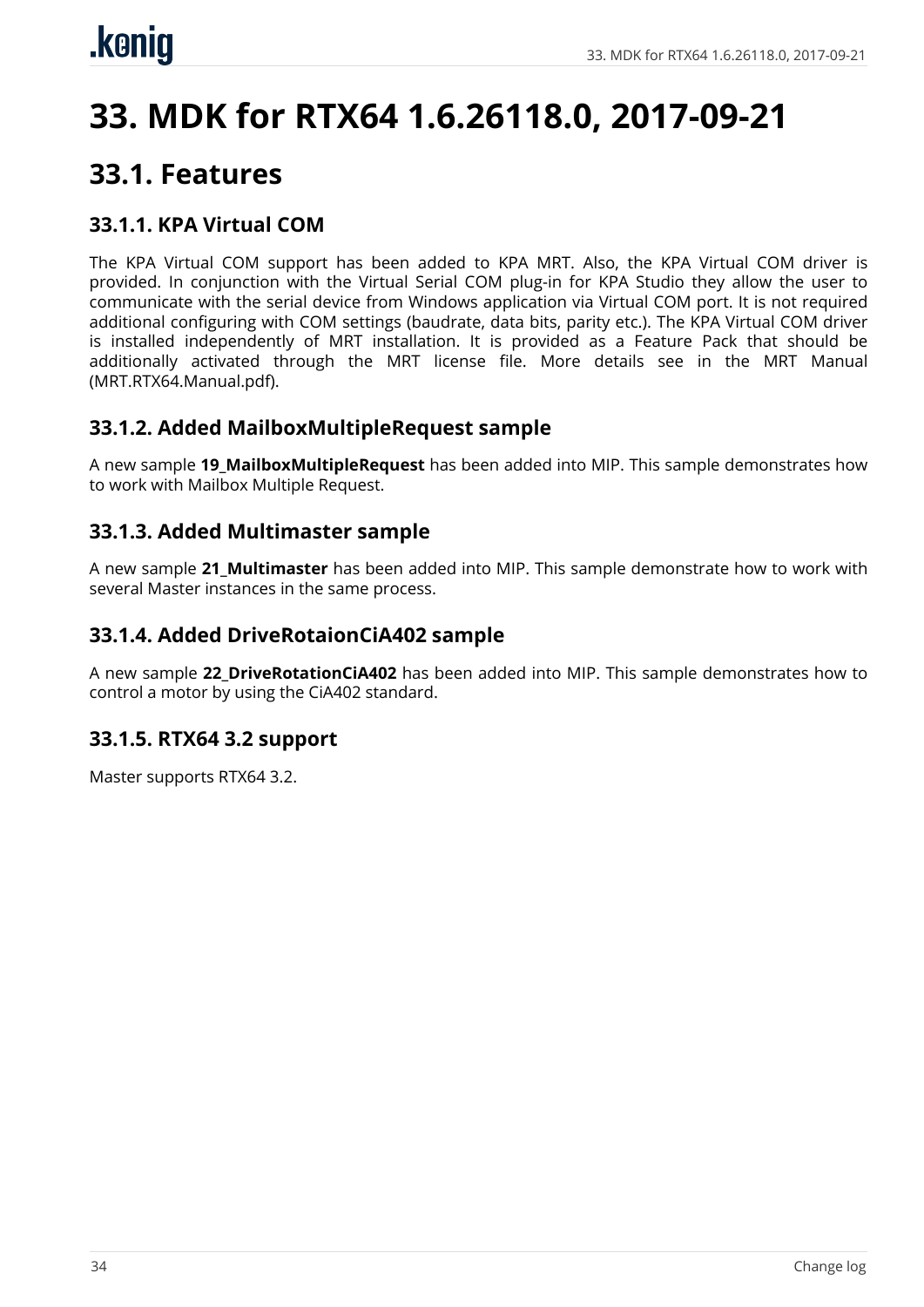## <span id="page-38-0"></span>**34. MDK for Xenomai/Rt-Preempt 1.6.29101.0, 2017-06-08**

Initial release of KPA EtherCAT Master Run-time 1.6 for Xenomai/Rt-Preempt based on version 1.5.

New features have been added:

- 1. Multimaster functionality
- 2. Event Handler
- 3. Excplicit Device Identification.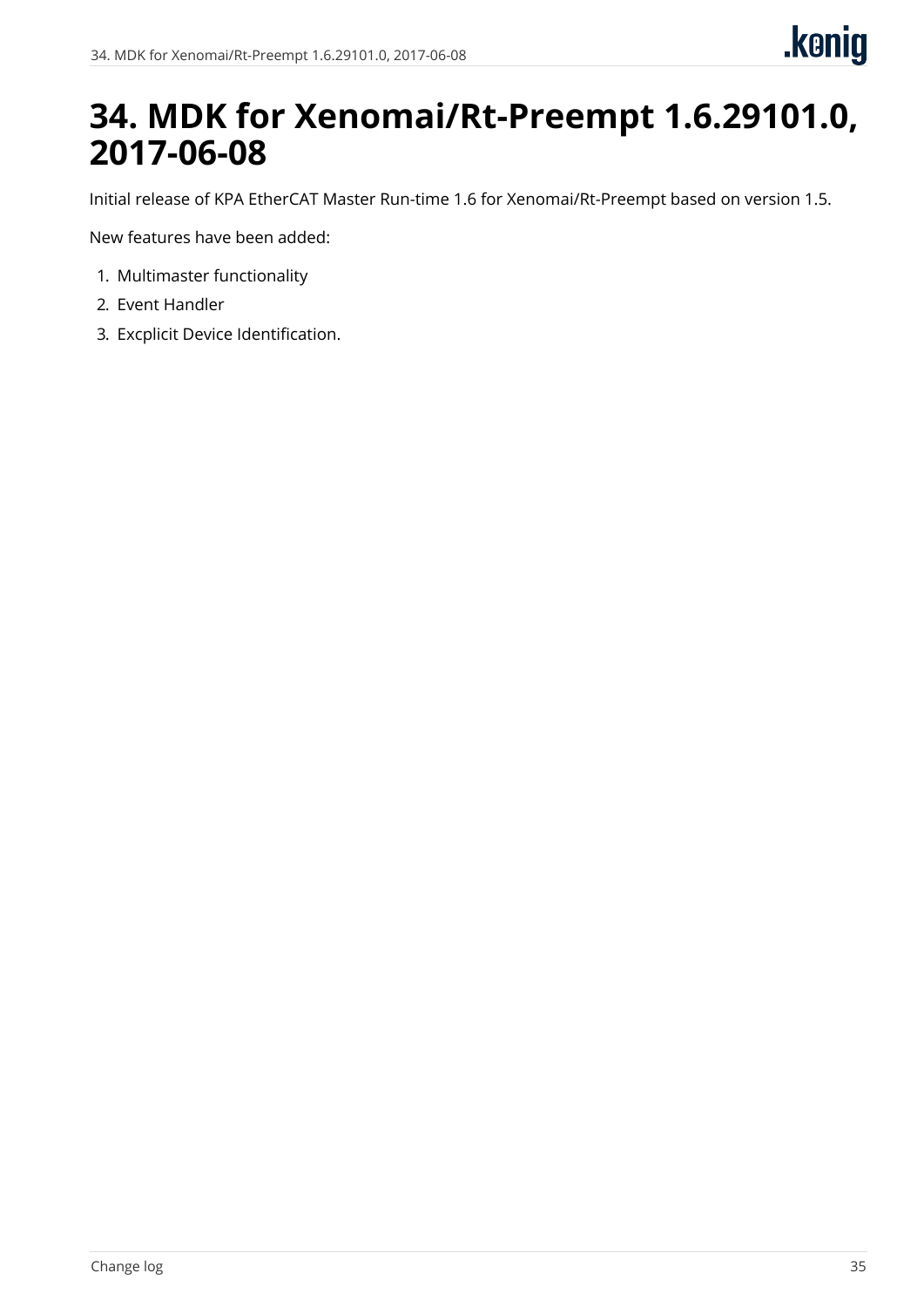# <span id="page-39-0"></span>.kenig

# **35. MDK for RTX64 1.6.26105.0, 2017-04-29**

Initial release of KPA EtherCAT Master Run-time 1.6 for RTX64 based on version 1.5.

New features have been added:

- 1. Multimaster functionality
- 2. Event Handler
- 3. Excplicit Device Identification.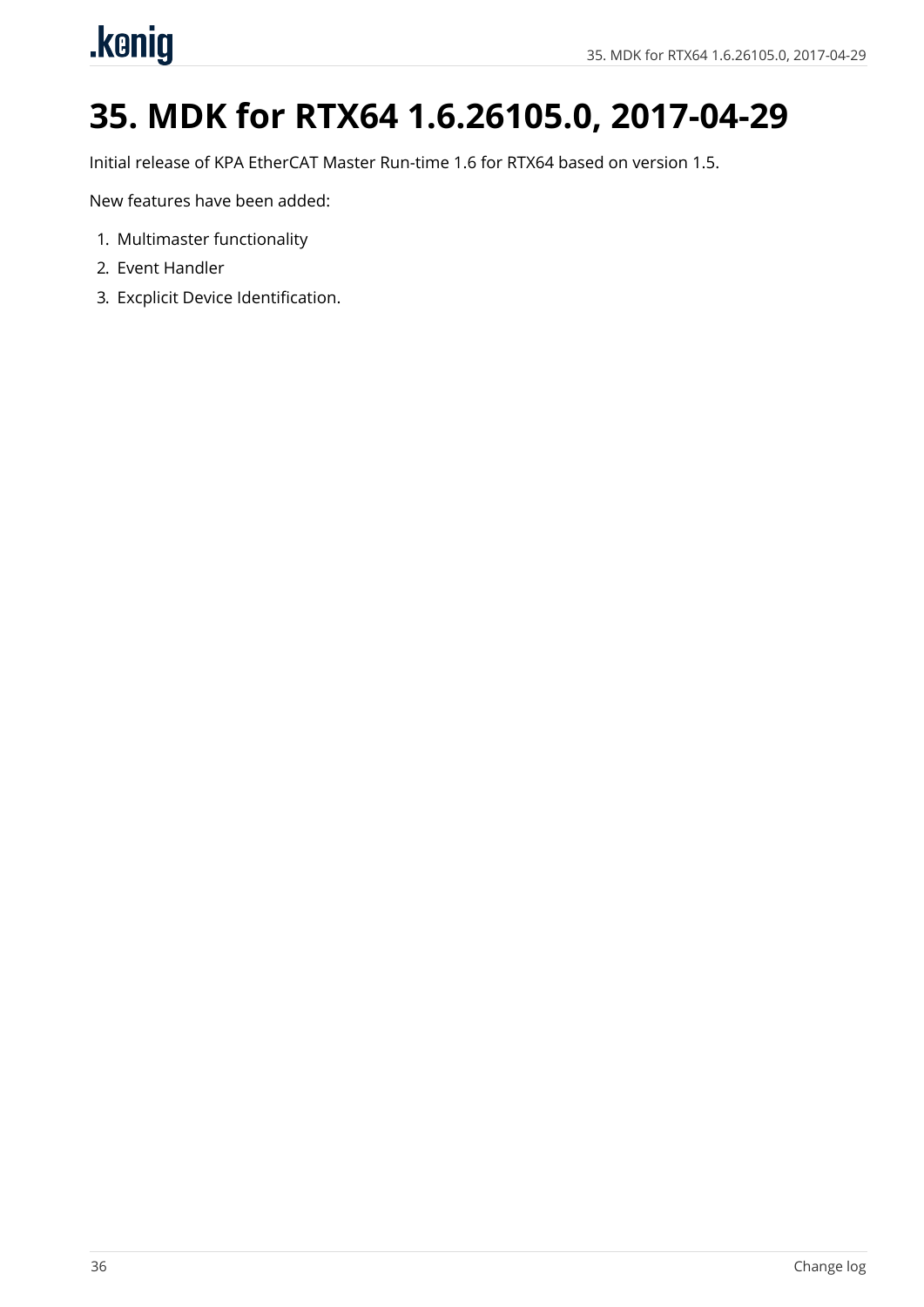# <span id="page-40-0"></span>**36. MDK for VxWork 1.6.20111.0, 2015-08-13**

### <span id="page-40-1"></span>**36.1. Features**

### **36.1.1. Mandatory LicenseFile parameter**

The LicenseFile parameter of Master configuration file (INI file) is mandatory. To start KPA EtherCAT Master in "Demo" mode set "demo:///" as a value of "LicenseFile" parameter: LicenseFile = demo:/// More details see in MRT Manual (MRT.VxWorks.Manual.pdf).

### **36.1.2. Binding license to SD device**

From now on it is possible to bind license to SD device.

### **36.1.3. Configuring of Net driver is available via Master INI file**

An opportunity to configure Net driver (tEcatDRV task) via Master INI file has been implemented. The following parameters was added into Master INI file:

- Threads.DRV.RX.Priority
- Threads.DRV.RX.Stack
- Threads.DRV.RX.Affinity

### **36.1.4. Multimaster support**

Multimaster functionality is implemented (available as a Feature Pack). From now it is possible to use independent resources of Master for controlling different buses from the same PC. The following parameter was added into INI file:

**Masters** – comma separated list of names of Master configurations (described in INI file) to be used as instances of Multimaster.

And the following functions for getting a list of Master instances were added:

- **EcatMasterGetConfigurationsCount()** to get number of Master instances.
- **EcatMasterGetConfigurationName()** to get names of configured Master instances specified in Masters parameter.

More details see in MRT Manual (MRT.VxWorks.Manual.pdf).

### **36.1.5. Event Handler**

Event Handler functionality has been implemented (available as a Feature Pack). New API functions for handling events were added:

EcatSyncQueueCreate

EcatSyncQueueWait

EcatSyncQueueDestroy

EcatMasterEventHandlerCreate

EcatMasterEventHandlerSetCapacity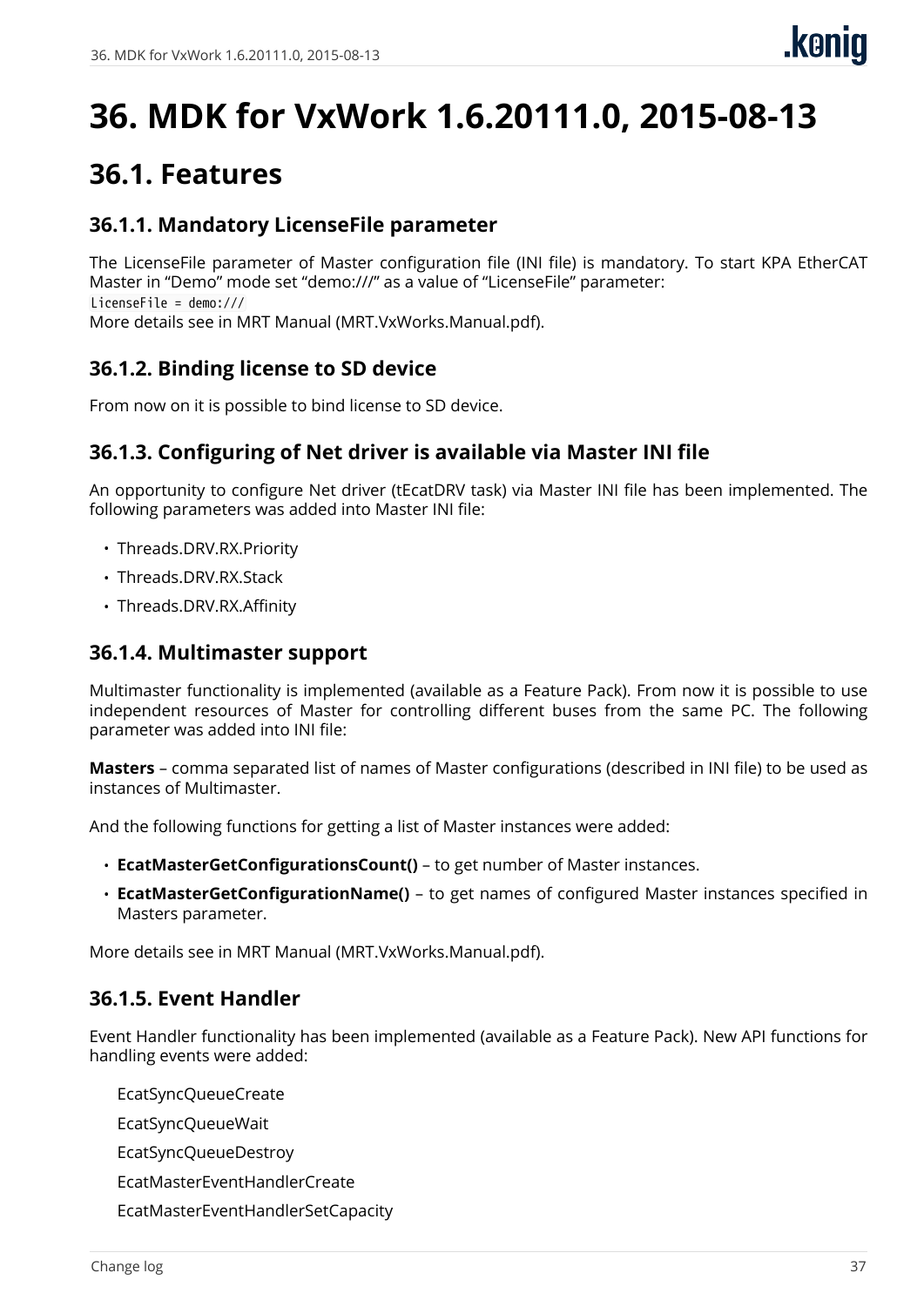# .konig

EcatMasterEventHandlerAddFilter EcatMasterEventHandlerAttach EcatMasterEventHandlerDetach EcatMasterEventHandlerDestroy EcatMasterEventProviderCreate EcatMasterEventProviderGenerateEvent EcatMasterEventProviderDestroy

### **36.1.6. Thread priorities determination**

It is possible to define Master's threads priorities within INI file through:

#### • **direct definition**:

- Threads.RT.Priority=X
- Threads.Normal.Priority=Y
- Threads.Low/Priority=Z
- **Normalizer**:
	- Threads.BasePriority=X
	- Threads.RT.Normalizer=Y
	- Threads.Normal.Normalizer=Z
	- Threads.Low.Normalizer=W

#### • **BaseTaskPriority**:

- MLTP=MBTP+4
- MNTP=MBTP+8
- MRTP=MBTP+12

### **36.1.7. Configuring MNTP/MLTP threads execution**

The parameter "scheduller.busload.reservation" was added to Master INI file. It sets time in nanoseconds to the next cyclic data update during which Master does not initiate executing tasks of MNTP/MLTP threads. For more details refer to MRT Manual (MRT.VxWorks.Manual.pdf).

### **36.1.8. Support of Explicit device identification**

From now on Master supports Explicit device identification.

### **36.1.9. Distributed Clock Initialization**

From now on Master initializes Distributed Clock functionality in Pre-Operational state instead of Init.

#### **36.1.10. Mailbox protocols in Bootstrap mode**

In Bootstrap mode all Mailbox protocols except FoE (File access over EtherCAT®) are disabled. Error ECAT\_E\_INVALID\_SLAVE\_STATE is returned when attempting to use these Mailbox protocols.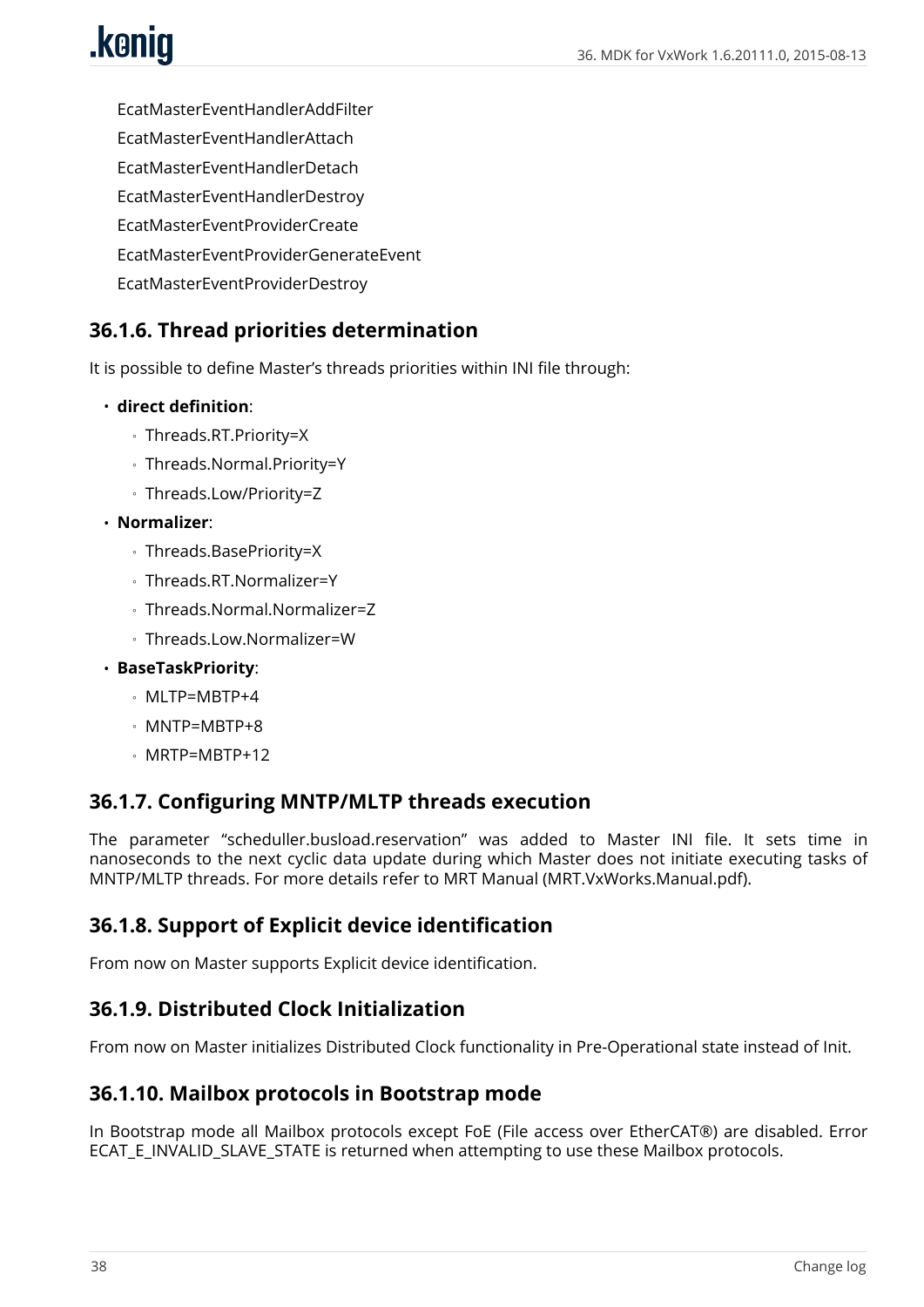### **36.1.11. Getting Slave name from ENI via API**

An opportunity to get slave's name from ENI via Master API has been implemented with help of EcatMasterGetSlaveName function.

### **36.1.12. Getting CRC from ENI via API**

An opportunity to get CRC from ENI via Master API has been implemented with help of EcatMasterGetCRC function.

### **36.1.13. Getting initial Master configuration**

An opportunity to get initial Master configuration via Master API has been implemented with help of EcatMasterGetInitString function.

### **36.1.14. New API functions for work with PI Variables**

New API functions for work with PI Variables have been added:

EcatMasterPiVariableFind

- EcatMasterPiVariableGet
- EcatMasterPiVariableGetInfo
- EcatMasterPiVariableGetName
- EcatMasterPiVariableGetOwner
- EcatMasterPiVariableGetEntryInfo
- EcatMasterPIVariableList
- EcatMasterPIVariableListFilterSlave
- EcatMasterPIVariableListFilterEntry

### **36.1.15. Work with INI file via API**

An opportunity to work with custom INI file via Master API has been implemented with help of the following functions:

EcatIniParserExCreate EcatIniParserExDestroy EcatIniParserExAttachLookUpVariable EcatIniParserExParse

### **36.1.16. ETG "Complete Frame" option**

Parameter master.pi.layout was added into Master INI file. From now on it is possible to manage Process Image offset of Process Data according to ENI Standard:

**master.pi.layout = auto** - Master itself sets frame format depending on which application is used.

**master.pi.layout = compact** - KPA specific (used by KPA EtherCAT Studio).

**master.pi.layout = complete** - Complete frame in PI according to ETG format.

More details see in MRT Manual (MRT.VxWorks.Manual.pdf).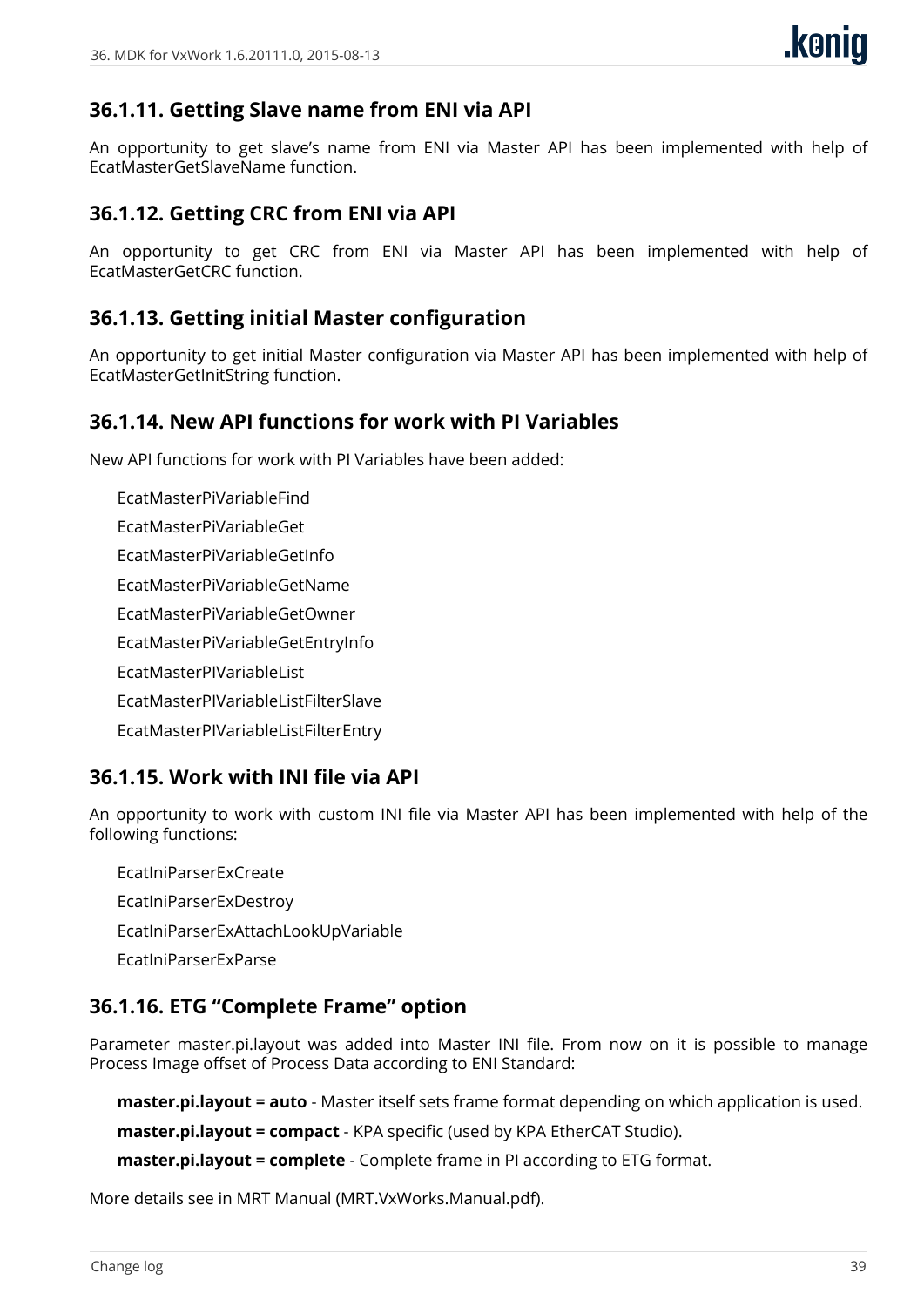### **36.1.17. Support of Slave-to-Slave in ETG Standard ENI**

Master supports static Slave-to-Slave communications defined in ENI file in ETG Standard (parsing of CopyInfos/ CopyInfo tags in ETG ENI

#### **36.1.18. FoE protocol improvement**

Master supports FoE Busy service for FoE Write sequence. The FoE Busy service is used to indicate the client, that the Server is busy to store the written data. The client will try to store the data until the server is ready (not busy).

#### **36.1.19. EEPROM access**

It is possible to manage number of Master's attempts to get access to slave's EEPROM for EEPROM reading/writing. The following parameters were added into Master INI file:

| ss.eeprom.read_retries  | Number of Master's attempts to get access to slave's EEPROM during<br>read EEPROM operation, default value: 30;  |
|-------------------------|------------------------------------------------------------------------------------------------------------------|
| ss.eeprom.write retries | Number of Master's attempts to get access to slave's EEPROM during<br>write EEPROM operation, default value: 30. |

#### **36.1.20. Cycle time restrictions**

Master parses cycle time of Cyclic tag in ENI. If this value is available, master compares it with dwCycleTimeoutMicrosec parameter of EcatStartCyclicOperation function (non sync mode 2):

if cycle time does not match, Master returns ECAT\_E\_TIME;

if cycle time specified as MASTER\_CYCLE\_TIME\_AUTO=0xFFFF, Master calculates cycle time automatically.

The same restrictions are applied to SetExternalCycleTime() call. By default external cycle time is set to MASTER\_CYCLE\_TIME\_AUTO.

#### **36.1.21. Improvement of Master initialization procedure**

Master initialization is being postponed till the first call to create master via Master API (EcatMkpaInit). More details and examples see in Master Initialization section of the Programmer's Guide (KPA.EtherCAT.Master.ProgrammersGuide.pdf).

#### **36.1.22. Master classes implementation**

The following Master classes have been implemented: Basic, Standard and Premium.

### **36.1.23. New Master diagnostic flag**

Additional diagnostic flags were added to EcatMasterDiagnosticState:

- for monitoring Process Image Outputs ("Wrong Outputs") EcatMasterDiagnosticStateOutputsUpdate.
- for checking status of Distributed Clocks synchronization:
	- EcatMasterDiagnosticDCInternalSyncEstablished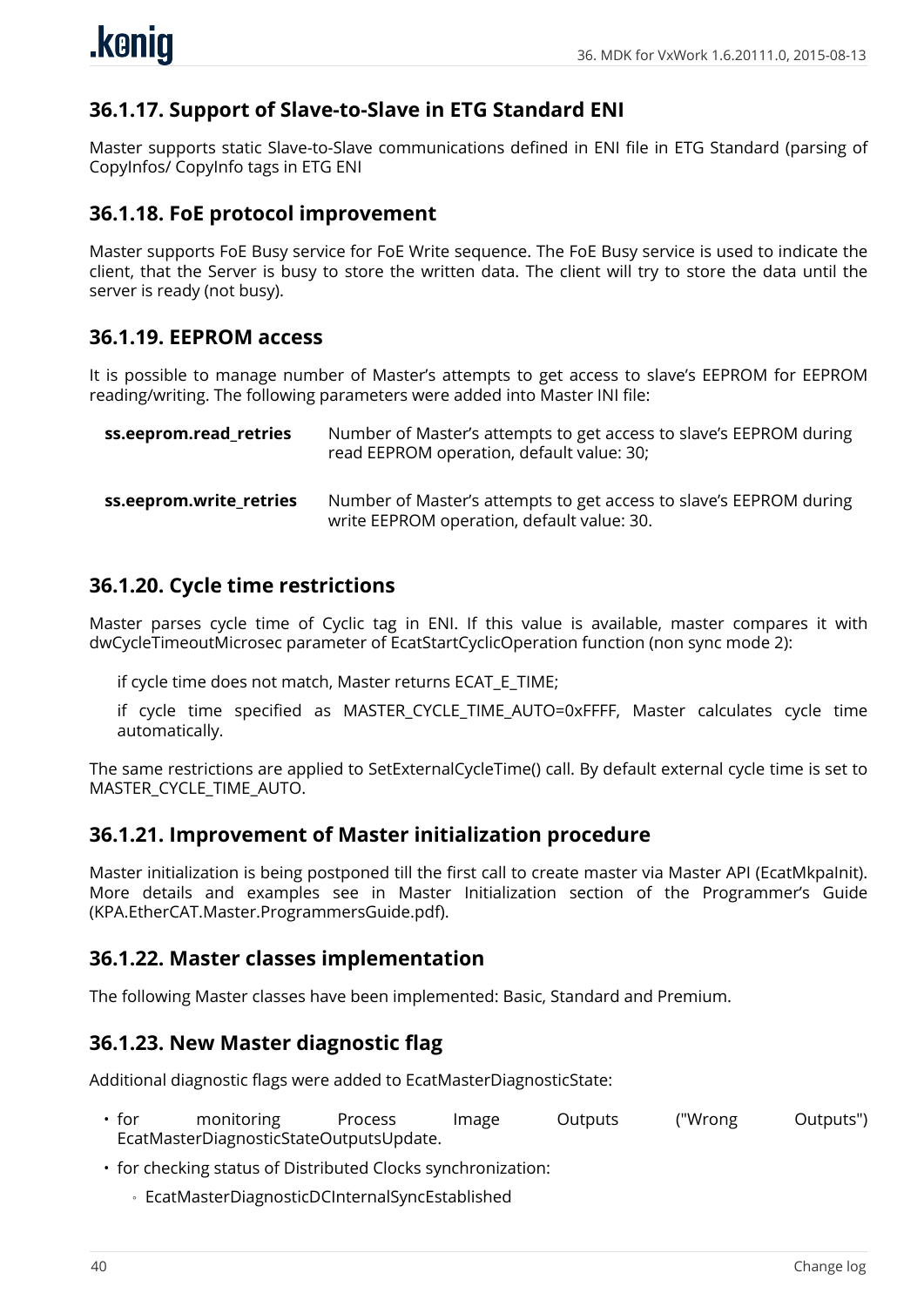- EcatMasterDiagnosticDCExternalSyncEstablished
- EcatMasterDiagnosticDCPropagationDelayInitialized

### **36.1.24. MDK package update**

<span id="page-44-0"></span>EULA.txt was added into MDK package.

- Parameter "Mailbox telegram Counter" may take the value "0".
- EcatMasterPiVariableGetEntryInfo function returns 0x8002 error while getting info from "Alignment" variable.
- Master sends the command for outputs update two times in Synchronization mode 2 if "Separate I/O update" is enabled.
- Master returns ECAT\_E\_OUTOFMEMORY when provided size of "SoE read" buffer is less than required (from slave).
- Usage of ECAT S SYNC CALL may lead Master crash while using SoE "Notify" service.
- Distributed Clocks Synchronization is lost while using 32bit DC slaves.
- Comment cannot be parsed by Master when it is placed after description of parameter in the same string within Master Configuration file.
- Master crashes while trying to read non-existent objects of CoE OD through CompleteAccess request.
- Priority inheritance is not used for critical sections.
- EcatGetDCMasterShiftTime function returns freezed pMasterShiftTime value when reference slave runs in link fail status.
- Undefined symbol message appears while using Master with Custom OSAL.
- HwGen can not get a list of ATA devices because of incompatible definitions of internal structures.